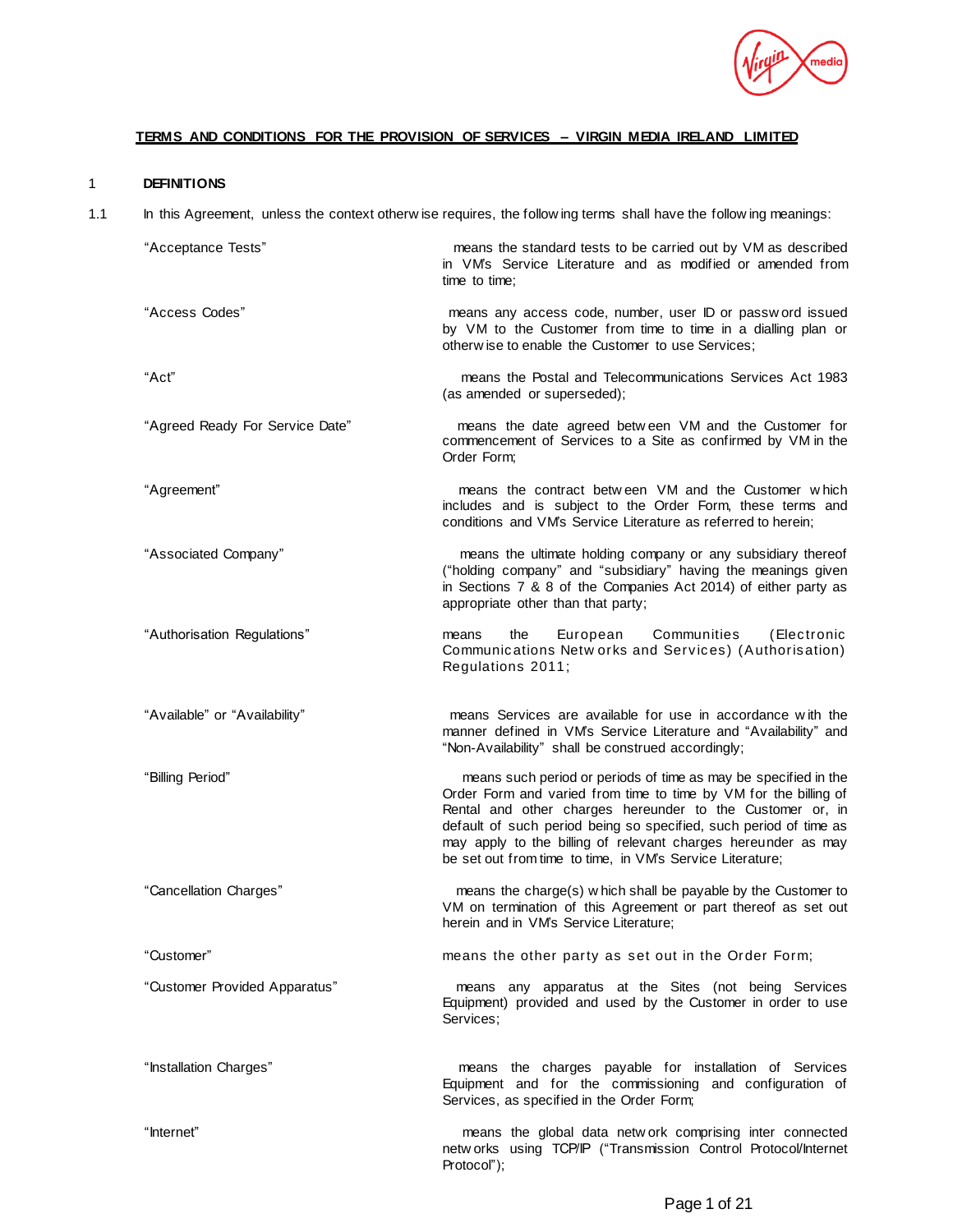

| "Internet Netw ork"             | means the network of telecommunication systems, gateways,<br>lines and equipment providing access to the Internet which has<br>been developed and is used by VM and/or its Associated<br>Companies for the purpose of providing Internet services;                                                                                                                                                                                                  |
|---------------------------------|-----------------------------------------------------------------------------------------------------------------------------------------------------------------------------------------------------------------------------------------------------------------------------------------------------------------------------------------------------------------------------------------------------------------------------------------------------|
| "Minimum Period"                | means the period for provision of specified Services to a Site<br>commencing on the Ready For Service Date and ending not less than<br>twelve (12) months thereafter unless otherwise specified in the Order<br>Form;                                                                                                                                                                                                                               |
| "Name"                          | means any name used by the Customer in connection with the Services<br>including, without limitation, any domain name or mailbox name;                                                                                                                                                                                                                                                                                                              |
| "Order Form"                    | means the order form completed by VM and the Customer;                                                                                                                                                                                                                                                                                                                                                                                              |
| "Provider Aggregatable" address | means internet protocol addresses assigned by regional internet<br>registries directly to an internet service provider which can be aggregated<br>into a single route advertisement;                                                                                                                                                                                                                                                                |
| "Ready For Service"             | means that Services are ready for use at a Site, in accordance with this<br>Agreement;                                                                                                                                                                                                                                                                                                                                                              |
| "Ready For Service Date"        | means the date on which VM first notifies the Customer that Services<br>or part thereof are Ready For Service or, if earlier, the date on which the<br>Customer first makes use of Services or part thereof;                                                                                                                                                                                                                                        |
| "Reconfiguration Charges"       | means the reconfiguration charge(s) payable by the Customer to VM<br>following any partial reduction of or other change to Services, as<br>described in clause 4.10 and as set out from time to time in VM's Service<br>Literature or as advised by VM;                                                                                                                                                                                             |
| "Rental"                        | means the rental payable by the Customer to VM for the<br>provision of Services and the Services Equipment, as specified in the<br>Order Form or as increased or decreased by VM in accordance with<br>clause 6:                                                                                                                                                                                                                                    |
| "Services"                      | means the provision of a capability for the conveyance of voice, video,<br>data and/or information by means of the VM Network and the provision of<br>access to the Internet Network and the Internet and the supply of<br>Services Equipment as specified in the Order Form and as more<br>particularly described in VM's Service Literature and as modified or<br>substituted from time to time and, where the context requires, part<br>thereof; |
| "Service Credits"               | means reductions in certain charges in respect of VM failing to meet<br>specified service levels calculated in the manner set out in VM's Service<br>Literature;                                                                                                                                                                                                                                                                                    |
| "Services Equipment"            | means any apparatus, equipment and site documentation provided<br>by VM at a Site as an essential part of providing Services under the terms<br>of this Agreement;                                                                                                                                                                                                                                                                                  |
| "Service Levels"                | means the level of service to be provided by VM to the<br>Customer, as set out in VM's Service Literature;                                                                                                                                                                                                                                                                                                                                          |
| "Site"                          | means the premises or other locations from, to, or in respect of, which<br>Services are to be provided to the Customer or a User as specified in the<br>Order Form;                                                                                                                                                                                                                                                                                 |
| "Telecommunications Operator"   | means any person authorised to provide an ECS/BCN pursuant to<br>Regulation 4 of the Authorisation Regulations;.                                                                                                                                                                                                                                                                                                                                    |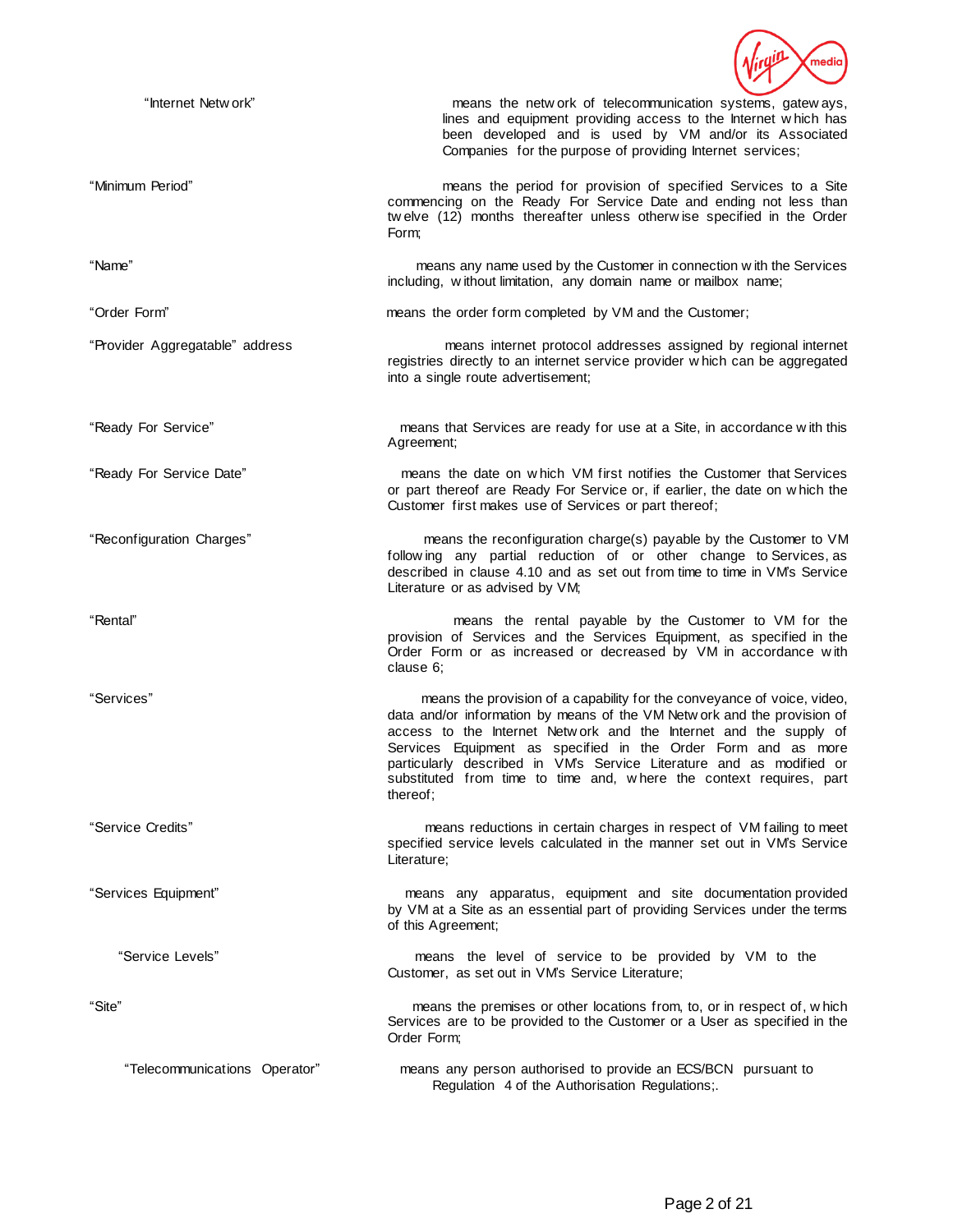

| "Usage Charges"           | means the charges payable by the Customer to VM for use of<br>the Services and the Services Equipment which vary dependent<br>on the volume of traffic and/or duration of connection time or<br>otherwise, as set out from time to time in VM's Service<br>Literature: |
|---------------------------|------------------------------------------------------------------------------------------------------------------------------------------------------------------------------------------------------------------------------------------------------------------------|
| "User"                    | means any party authorised by VM and the Customer to use the<br>Services:                                                                                                                                                                                              |
| "VM"                      | means Virgin Media Ireland Limited with its registered office at<br>Building P2, Eastpoint Business Park, Clontarf, Dublin 3;                                                                                                                                          |
| "VM Licences"             | means the general authorisations and any licences and other<br>rights of use issued by the Communications Regulator, which<br>apply to the VM Network and which authorise the provision of<br>Services:                                                                |
| "VM Netw ork"             | means the telecommunication systems (including Services<br>Equipment) run by VM or any Associated Company (as principal<br>or agent) from time to time under the terms of the VM Licences<br>for the purpose of providing Services;                                    |
| "VM's Service Literature" | means any information, brochure, customer or user guide or<br>instructions as current from time to time published by or on<br>behalf of VM by way of description of or otherwise in connection<br>with provision of Services;                                          |
| "Working Day"             | means Monday to Friday 9 a.m. to 6 p.m. excluding Bank and<br>Public holidays.                                                                                                                                                                                         |

- 1.2 The expressions "the Customer" and "VM" shall include their respective successors and permitted assigns and their respective employees and agents.
- 1.3 Any reference to any act of the Oireachtas shall be deemed to include any amendment, replacement or reenactment thereof from time to time in force and to include any bye-law s, statutory instruments, rules, regulations, orders, notices, directions, consents or permissions made thereunder and any condition attaching thereto.
- 1.4 Any reference in this Agreement to sections or clauses shall be to sections of the Order Form (unless otherw ise specified) and to clauses of these terms and conditions.
- 1.5 Any undertaking by the Customer to do or not to do any act or thing shall be deemed to include an undertaking to procure or not to permit or suffer the doing of that act or thing.
- 1.6 Words in the singular shall include the plural and vice versa.
- 1.7 The headings in this Agreement are for convenience only and shall not affect the construction of this Agreement.
- 1.8 In the event of any conflict betw een the provisions of these terms and conditions and those in VM's Service Literature then the provisions of these terms and conditions shall prevail.

# 2 **THE SERVICES**

In accordance with the provisions of this Agreement VM shall provide Services to the Customer at the Sites for the duration of this Agreement.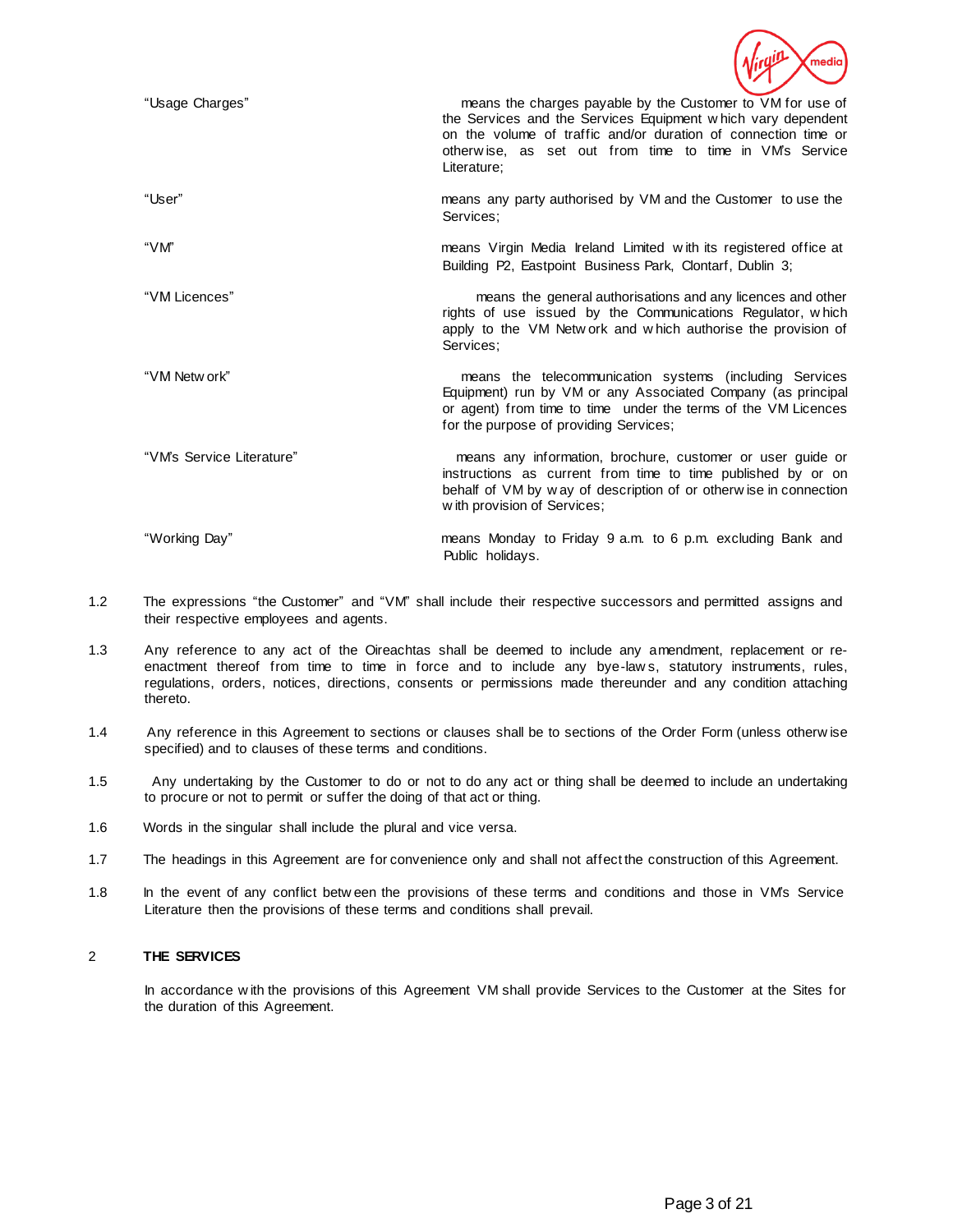

### 3 **DURATION**

- 3.1 This Agreement shall come into force on and w ith effect from the date of signing this Agreement by VM and shall, subject to the terms hereof, continue in force unless terminated by either party giving to the other party not less than three (3) months' prior w ritten notice to expire at the end of the Minimum Period or at any time thereafter.
- 3.2 Notw ithstanding the provisions of clause 3.1, the Customer shall have the right to terminate this Agreement prior to the end of the Minimum Period on serving not less than three (3) months' prior w ritten notice on VM, subject to the payment by the Customer of the applicable Cancellation Charges.
- 3.3 VM reserves the right to amend and/or revise its terms and conditions for provision of Services at any time and shall provide the Customer w ith reasonable notice prior to amendment. If the Customer does not accept the revised terms and conditions the Customer shall notify VM w ithout delay prior to the revised terms and conditions effective date as notified by VM. If the Customer does not contact VM and continues to use the Services after such date, then the Customer shall be deemed to have accepted such revised terms and conditions w ith effect from such date. Such revised terms and conditions shall have effect as if the expiry of the minimum period under such revised terms and conditions w as the same as the expiry of the Minimum Period.

# 4 **OBLIGATIONS OF THE PARTIES**

### 4.1 IMPLEMENTATION PLAN

- 4.1.1 VM shall use all reasonable endeavours to ensure that Services are ready for use by the Customer on the Agreed Ready For Service Date.
- 4.1.2 VM and the Customer agree that no Agreed Ready For Service Date shall be changed except by express agreement in w riting betw een the parties or if a delay is caused by the Customer's w ilful act or failure to fulfil its obligations hereunder or if a delay is due to any other cause beyond VM's reasonable control in accordance w ith clause 23.
- 4.1.3 Save in the circumstances set out in clause 4.1.2, if the Agreed Ready For Service Date is not met in respect of any Site VM shall use all reasonable endeavours to ensure that the actual Ready For Service Date is as near as practicable to such date.
- 4.1.4 Prior to the commencement of Services, the Customer shall submit to VM:
	- (a) all documentation w hich may be required in advance as specified in the Order Form; and
	- (b) all payments w hich may be required in advance in accordance w ith clause 6.
- 4.1.5 Where the Order Form specifies an Agreed Ready For Service Date, it may also specify a deadline for the Customer's submission of such documentation and payments, and any failure by the Customer to meet any such deadline may result in the Agreed Ready For Service Date being amended. Where the Order Form does not specify an Agreed Ready For Service Date, VM shall set an Agreed Ready For Service Date upon receiving all such documentation and payments. In either case, VM may conduct a survey of any Site and may further amend the Agreed Ready For Service Date based on the results of such survey.

# 4.2 STANDARD OF SERVICE

4.2.1 VM reserves the right to modify, change, add to or replace the VM Netw ork, the Internet Netw ork, the Services Equipment or any apparatus comprised therein. Any such modification, change, addition or replacement shall be carried out at VM's ow n expense and VM shall use reasonable endeavours to ensure it does not materially detract from, reduce or impair the overall performance or operation of Services, or require any material alteration to the VM Netw ork, Internet Netw ork, physical interface or protocol used by the Customer in using Services.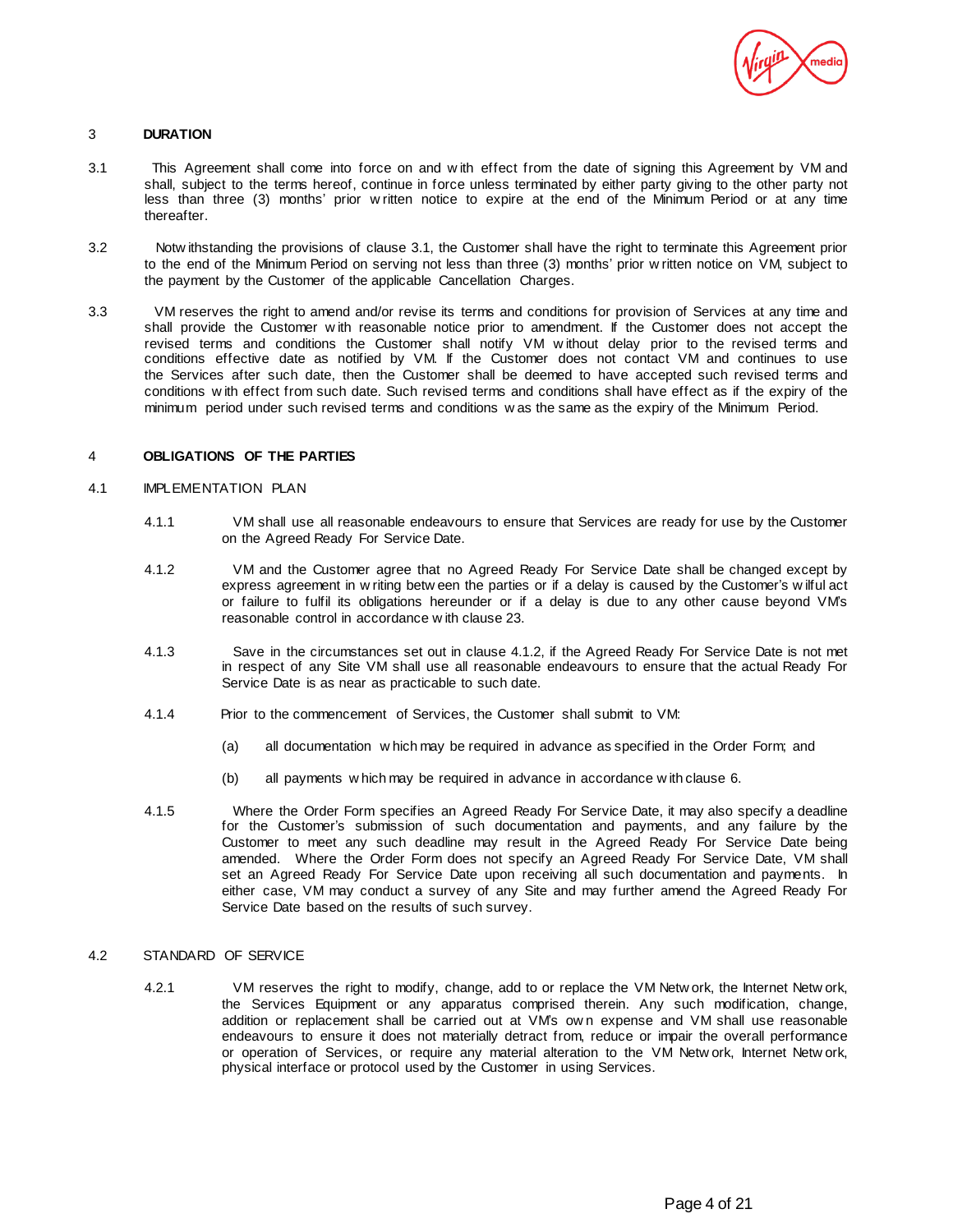

- 4.2.2 If any such modification, change, addition or replacement is reasonably likely to substantially change the cost to the Customer of using Services, VM shall, w here reasonably practicable, notify the Customer of such change by w ritten notice prior to the proposed date of implementation, and the Customer shall have the right to terminate this Agreement by giving VM not less than thirty (30) days' prior w ritten notice to be sent w ithin sixty (60) days of receipt of notice of the proposed change from VM. Cancellation Charges shall not be payable upon termination under this clause 4.2.2.
- 4.2.3 The Customer's access to the Internet Netw ork may occasionally be restricted to allow implementation of new facilities and to allow data archival.

#### 4.3 MAINTENANCE

- 4.3.1 VM shall be responsible for the maintenance of the VM Netw ork, the Internet Netw ork and Services Equipment.
- 4.3.2 VM shall provide a fault reporting facility to the Customer that may be used by such representatives of the Customer as agreed by VM. Such agreement shall not be unreasonably w ithheld.
- 4.3.3 When a fault is reported, VM shall use reasonable endeavours to take such steps and give such advice as may be appropriate to restore normal operation of Service.
- 4.3.4 VM shall have the right to charge (as set out in VM's Service Literature) the Customer for w ork carried out by VM to locate, rectify or repair faults if such result from:
	- (a) any cause or reason associated w ith the Customer Provided Apparatus; or
	- (b) faults of a minor nature w hich do not significantly affect or materially detract from the standard of the provision of Services; or
	- (c) pow er failure, accident, Customer's neglect or any force majeure event as set out in clause 23; or
	- (d) any fault or other problem caused by the Customer's w ilful act, fault or negligence, or the Customer's failure to comply w ith its obligations hereunder; or
	- (e) misuse or improper use of Services.
- 4.3.5 Where, at the request of the Customer, any w ork to provide the Services is done outside VM's normal w orking hours, the Customer w ill pay a charge for such w ork calculated at VM's applicable hourly rate as set out in VM's Service Literature.

# 4.4 INFORMATION EXCHANGE

- 4.4.1 The Customer undertakes promptly to provide VM (free of charge) with all information and cooperation that VM may reasonably require and w hich the Customer is able to provide from time to time to enable VM to perform uninterrupted its obligations under this Agreement.
- 4.4.2 VM shall supply the Customer w ith all relevant information necessary to enable the Cus tomer suitably to prepare the Sites for the delivery, installation and commissioning of Services and for the ongoing provision of Services.
- 4.5 ACCESS TO THE SITES, SECURITY AND CUSTOMER PROVIDED APPARATUS
	- 4.5.1 The Customer shall provide at all times suitable secure accommodation, assistance, facilities, and environmental conditions for the installation and housing of Services Equipment and all necessary electrical pow er supplies (including back-up) and other installations and fittings for the commissioning and provision of Services. The Customer shall ensure that such preparation and provision are effected at the Customer's sole cost before Services and Services Equipment are installed at the Sites and are in accordance w ith any specifications provided by VM. The Customer shall ensure that any restoration and re-decorating are effected at the Customer's sole cost.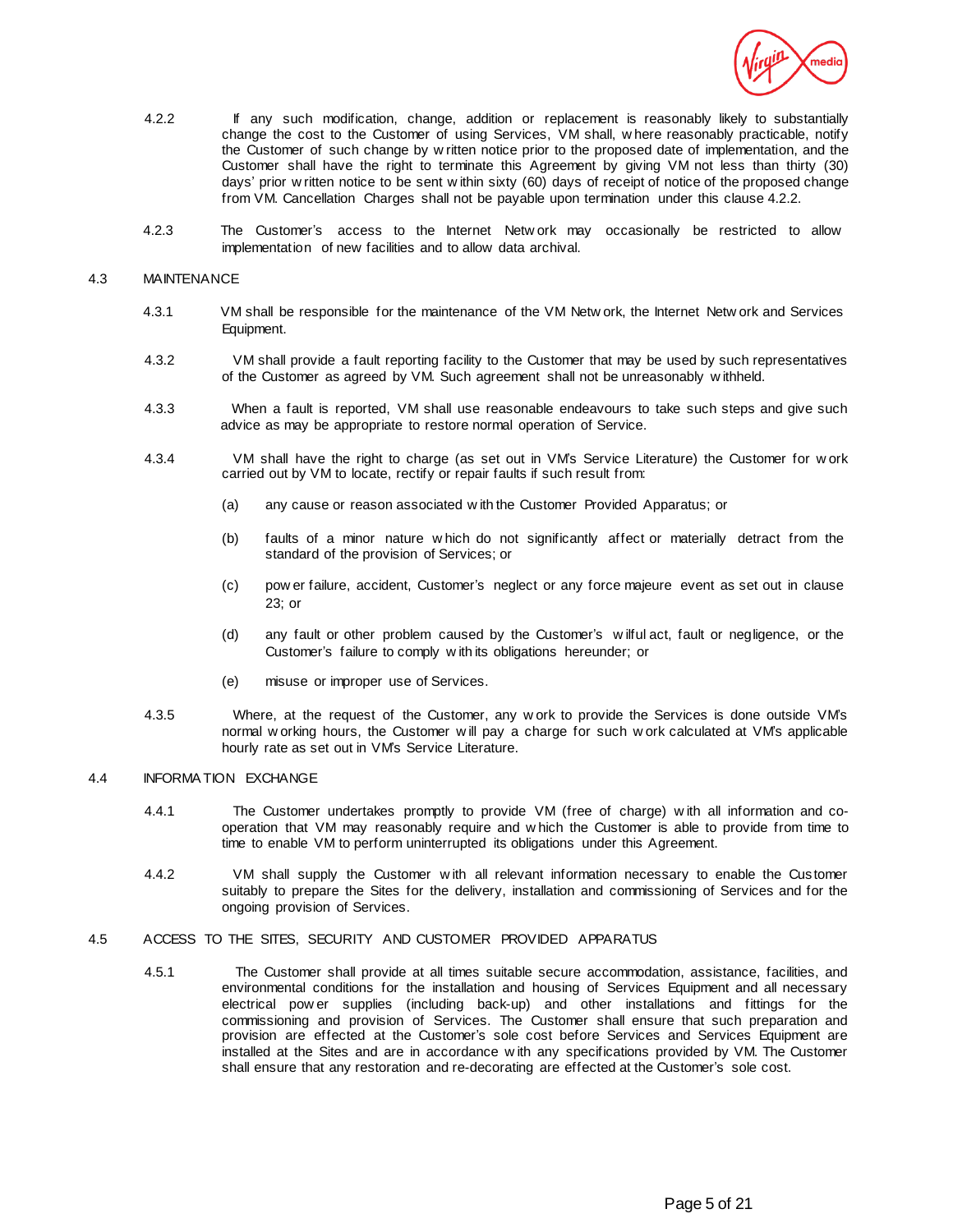

- 4.5.2 The Customer shall procure all permissions, licences, w aivers, consents, registrations and approvals necessary for or reasonably considered desirable by VM to deliver, install and provide Services and Services Equipment at the Sites.
- 4.5.3 To enable VM expeditiously and properly to exercise its rights and fulfil its obligations under this Agreement including, w ithout limitation, delivery, installation, inspection, commissioning, alteration, maintenance, testing and ongoing provision of Services, the Customer undertakes to permit or procure permission for VM and any other person(s) authorised by VM to have immediate access at any time to the Sites and Services Equipment, and shall provide VM w ith or procure such facilities and co-operation as VM shall reasonably request.
- 4.5.4 A secure electricity pow er supply (including back-up) is required at the Sites for installation, provision, operation and maintenance of Services and Services Equipment. Unless otherw ise agreed in w riting, this pow er supply shall be supplied by the Customer at the Customer's expense and not supplied by VM via the VM Netw ork. Back-up pow er w ith sufficient capacity to conform to the stand-by requirement of the relevant national and European standards is needed if Services are required to continue uninterrupted in the event of a pow er failure in the principal pow er supply. VM w ill not be responsible for faults arising in the Services Equipment or interruption in the provision of Services caused by failures in the pow er supply. The Customer shall only employ electrical engineers approved by VM to undertake any w ork in this regard.
- 4.5.5 The Customer shall procure all permissions, licences, w aivers, consents, registrations and approvals necessary for or reasonably considered desirable by VM to enable VM to deal w ith the Customer's designated maintainers of Customer Provided Apparatus. VM shall not authorise any w ork or incur any costs on behalf of the Customer w ithout prior w ritten approval of the Customer.
- 4.5.6 VM w ill not be responsible for any faults or interruptions in the Services or any inability of the Customer to access the Services w here this is caused by a failure or inadequacy in any Customer Provided Apparatus or any incompatibility betw een any Customer Provided Apparatus and the VM Netw ork or the Internet Netw ork.
- 4.6 BEHAVIOUR OF EMPLOYEES AND AGENTS

Each of the parties hereto undertakes w ith the other to do all things reasonably w ithin its pow er w hich are necessary or desirable to give effect to the spirit and intent of this Agreement and to ensure as far as reasonably possible that their respective employees, agents and representatives comply w ith such undertakings.

- 4.7 POSTAL AND TELECOMMUNICATIONS SERVICES ACT 1983
	- 4.7.1 The Customer shall, if required by any applicable licence granted under the Act or if so requested by VM, notify or obtain, as applicable, any necessary permission or co-operation of a Telecommunications Operator or other relevant person for the connection of Customer Provided Apparatus to the VM Netw ork or the Internet Netw ork. VM shall have no liability w hatsoever in any case w here such notification is not given or such permission or co-operation is not obtained.
	- 4.7.2 The Customer shall ensure at all times that the Customer Provided Apparatus shall to the extent and manner necessary be approved for connection to other telecommunication systems and the Customer shall at all times comply w ith the conditions of such approval. VM reserves the right to disconnect any Customer Provided Apparatus if the Customer does not fulfil its obligations under this clause 4.7, or if in the reasonable opinion of VM the Customer Provided Apparatus is liable to cause the death of, or personal injury to, or damage to the property of VM or any person engaged in the operation of the VM Netw ork or the Internet Netw ork, or materially to impair the quality of any telecommunications service provided by means of the VM Netw ork or the Internet Netw ork.

# 4.8 HEALTH HAZARDS

The Customer undertakes to advise VM of any rules or regulations relating to health and safety at w ork applicable at the Sites and VM shall observe and procure that the persons so authorised as referred to in clause 4.5.3 (other than the Customer) observe the rules or regulations so advised w hile at the Sites.

4.9 USE AND CARE OF SERVICES EQUIPMENT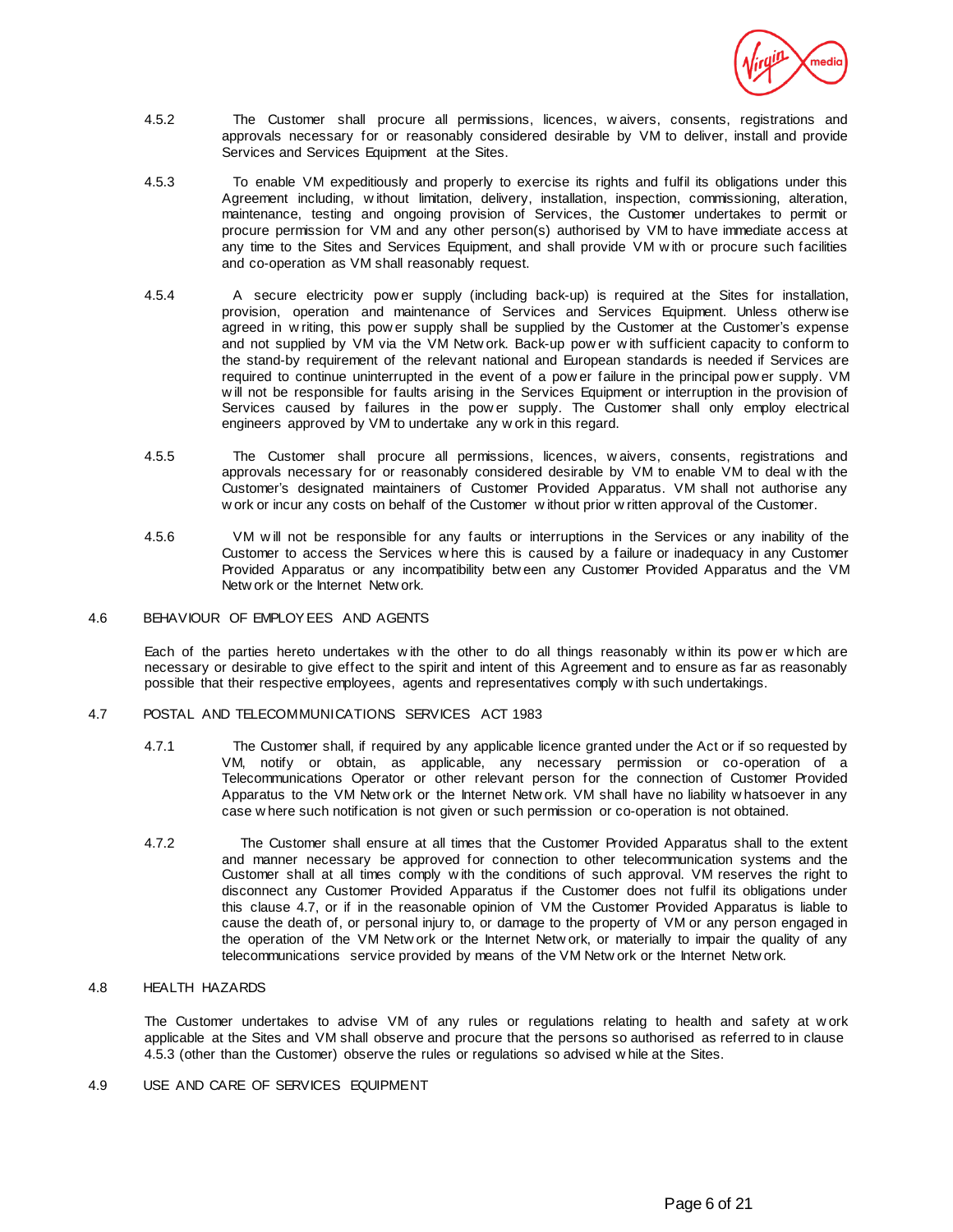

- 4.9.1 The Customer shall ensure that Services Equipment is properly insured for all usual risks including w ithout limitation fire, destruction, theft, damage and injury or death of any person. VM shall on request provide the Customer w ith details of the insurance value of the Services Equipment on or before delivery thereof and the Customer shall ensure that such values are incorporated into any such insurance policies w ith VM named as a co-insured. Upon request from VM the Customer shall produce evidence of such insurance.
- 4.9.2 The Customer shall be responsible at all times for the safety, safe custody and safe use of the Services Equipment after installation at the Sites and in particular (but w ithout limitation to the generality of the foregoing) the Customer undertakes:
	- (a) to house, keep and use the Services Equipment in accordance w ith such w ritten instructions as may be notified by VM to the Customer from time to time or, in the absence of such instructions, to the same standard as if the Services Equipment w ere the property of the Customer;
	- (b) at all times to keep the Services Equipment at the Sites and free from movement, external vibration or collision;
	- (c) not to add to, modify, or in any w ay interfere w ith, the Services Equipment;
	- (d) not to cause Services Equipment to be repaired, serviced or otherw ise attended to except by an authorised representative of VM;
	- (e) not to cause any attachments to be fitted to the Services Equipment except in accordance w ith such w ritten authorisation as may be notified by VM to the Customer from time to time;
	- (f) not to do anything nor to allow to subsist any circumstances, matter or thing w hich is likely to damage Services Equipment or detract from or impair its performance or operation; and
	- (g) not to remove, tamper w ith or obliterate any w ords or labels on the Services Equipment or any part thereof.
- 4.9.3 The Customer confirms that it has read and understood VM's Service Literature relating to the Services Equipment and is satisfied that the Services Equipment w ill meet the Customer's requirements. The Customer acknow ledges that the effectiveness of the Services Equipment depends to a great extent upon how the Customer uses it. It is the Customer's responsibility to ensure that it uses the Services Equipment in accordance w ith the instructions supplied, w hether by VM or its manufacturers. Neither VM nor its manufacturers shall be liable for any breaches of security in the Customer's netw ork arising from the Customer's failure to comply w ith such instructions or its misuse or improper use of the Services Equipment.

# 4.10 CHANGES TO SERVICES AND SITES

- 4.10.1 The Customer shall be entitled at any time by notice in w riting to request a change to Services. Agreement to such request shall be at VM's sole and absolute discretion. Where VM agrees to change Services, VM shall reconfigure the VM Netw ork or the Internet Netw ork as appropriate as soon as reasonably practicable.
- 4.10.2 If the Customer's use of the Services to access the Internet Netw ork exceeds a desirable level, VM shall notify the Customer that it may either upgrade the Services or terminate its use of the Services for access to the Internet Netw ork. If the Customer chooses to upgrade the Services, then VM shall arrange for such upgrade to be performed w ithin a reasonable period of time. Such upgrade shall constitute a change in Services and this Agreement shall be treated as varied accordingly. If the Customer chooses not to upgrade the Services after notification from VM under this clause 4.10.2 then VM shall be entitled to terminate the Customer's use of the Services for access to the Internet Netw ork.
- 4.10.3 The Customer shall pay VM Reconfiguration Charges for changes requested under clauses 4.10.1 and 4.10.2 and such applicable Installation Charges, Rental and other charges for Services and Services Equipment, from the Ready For Service Date of the relevant Site.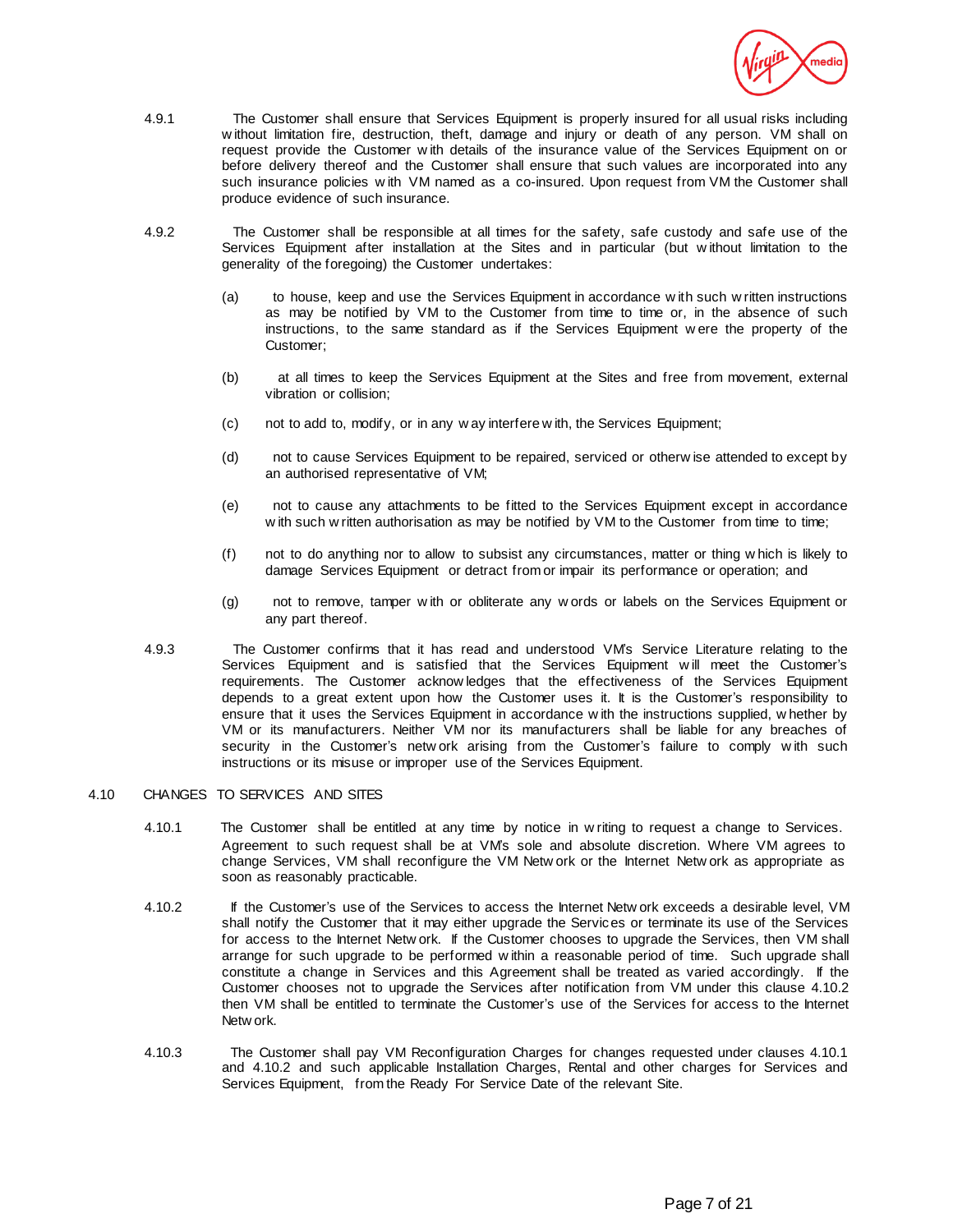

- 4.10.4 In the event that the Customer requests that a Site address or location is to be changed before or after the Ready For Service Date, then:
	- (a) VM shall have the right to charge (as set out in VM's Service Literature) and seek advance payments thereof for any w ork required to be undertaken; and
	- (b) VM shall have the right to amend (subject to prior agreement) the Installation Charges, Usage Charges and Rental and the Agreed Ready for Service Date for the new Site dependent on the location of the new Site; and
	- (c) any Service Credits relating to the original Site shall cease to apply and shall not be transferred to the new Site.

# 4.11 CANCELLATION OF PART OF THE SERVICES

- 4.11.1 The Customer shall be entitled at any time to cancel part or some of the Services.
- 4.11.2 Where the Customer cancels part or some of the Services w ithin the Minimum Period, except w here otherw ise specified in VM's Service Literature, the Customer shall pay all arrears of charges payable under this Agreement in respect of the cancelled Services and by w ay of liquidated damages shall pay a sum equivalent to the Rental due in respect of the cancelled Services from the date of cancellation to the expiry of the Minimum Period, less a rebate for accelerated receipt of such Rental at the rate of five (5) per cent per annum from the date of payment to the expiry of the Minimum Period, except w here the date of termination falls three months or less from the date of expiry of the Minimum Period in w hich event there shall be no such rebate. The parties agree that the liquidated damages detailed in this clause 4.11.2 represent a genuine pre-estimate of the losses w hich w ould be suffered by VM in respect of the cancelled Services.
- 4.11.3 Where the Customer w ishes to cancel part or some of the Services follow ing the expiry of the Minimum Period, the Customer shall give VM three (3) months' w ritten notice, except w here otherw ise specified in VM's Service Literature, of its intention to cancel and shall pay all charges payable under this Agreement in respect of the cancelled Services during this three month notice period.

### 5 **MISUSE OF AND LIMITATIONS ON USE OF SERVICES**

- 5.1 The Customer undertakes to use the Services and to procure that each User uses Services in accordance w ith such reasonable operating instructions as may be notified in w riting or verbally (and confirmed in w riting) to the Customer by VM from time to time and in accordance w ith any telecommunications or other licences w hich govern the running of a telecommunication system by the Customer.
- 5.2 Without limitation to the generality of clause 5.1, the Customer undertakes not to use the Services and undertakes to prevent each User from using Services:
	- (a) for the communication, publication, transmission or receipt of any material w hich is defamatory, offensive or abusive or of an obscene, nuisance, hoax threatening or menacing character; or
	- (b) in a manner w hich constitutes a violation or infringement of the rights of any person, firm or company (including but not limited to rights of copyright, privacy or confidentiality); or
	- (c) in a manner that is associated w ith a criminal offence; or
	- (d) to cause annoyance, inconvenience or needless anxiety.
- 5.3 The Customer undertakes not to re-sell for money or monies w orth Services or any part thereof to any third party, other than w ith prior w ritten consent of VM.
- 5.4 The Customer shall not use a Name such as to infringe the rights of any other person, w hether in statute or common law , in a corresponding trade mark or name.
- 5.5 The Customer shall indemnify VM for all costs, claims, damages or proceedings made or threatened to be made by reason of the Customer's or a User's use or misuse of Services or Services Equipment or by reason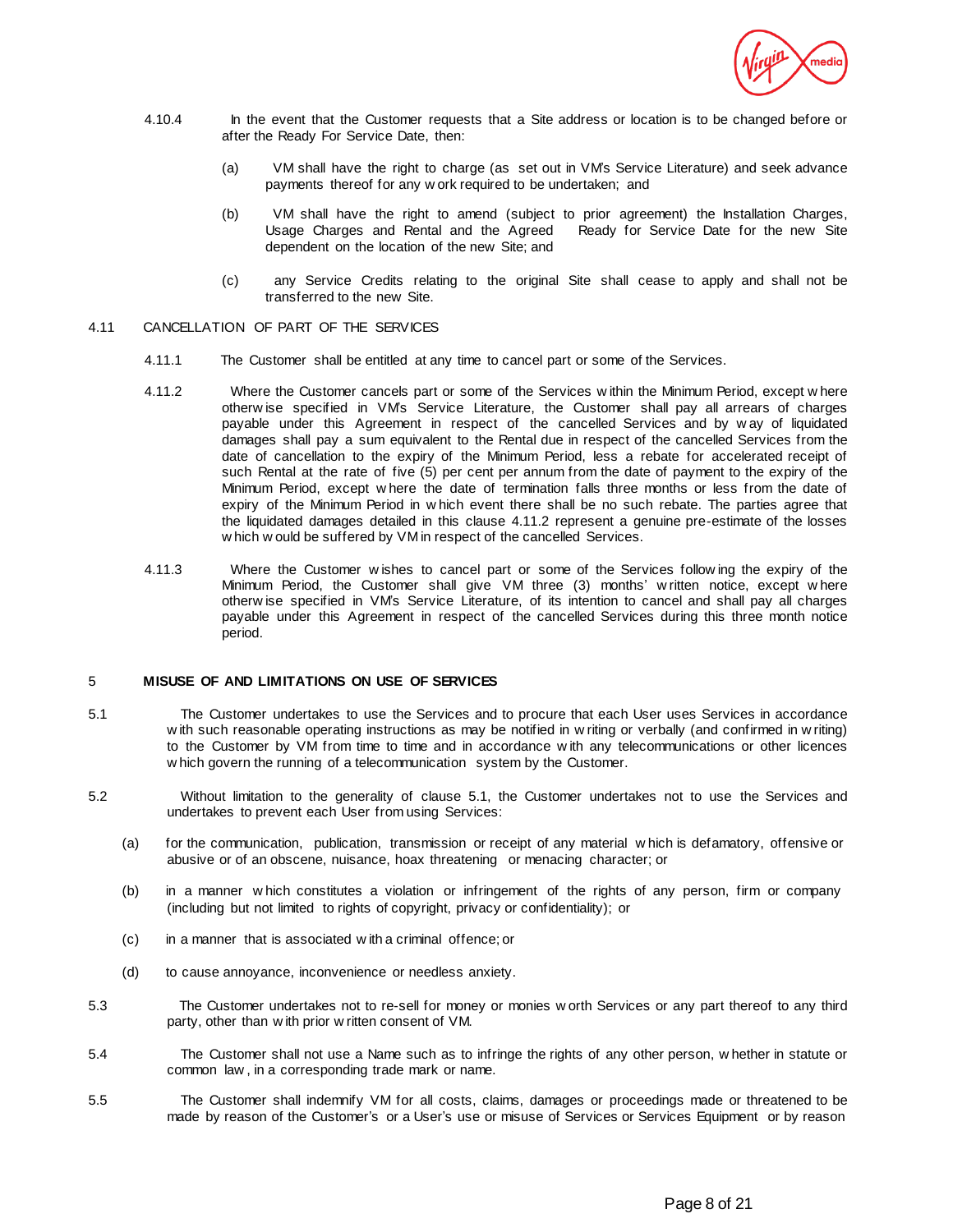

of the malfunction or non-function of the same or the breach by the Customer of its obligations under this Agreement.

- 5.6 Where VM assigns Provider Aggregatable address space to the Customer, those addresses are assigned only for the duration of the Service and become invalid at such a time as VM no longer provides the Service to the Customer. A temporary extension (usually thirty (30) days from the date of Service termination) may be made at VM's sole discretion. After termination or after such extension period (if any) those addresses may be reassigned to other customers by VM. If the Customer w ishes to apply for addresses that w ill subsist beyond the duration of the Service, it must do so directly to the relevant authority. Any decision by the relevant authority or by another Internet service provider relating to IP addresses is the responsibility of that party and VM accepts no responsibility for any such decision.
- 5.7 Provider Aggregatable addresses are not permitted to be advertised or propagated to other carriers or service providers.
- 5.8 The Customer shall indemnify VM for all costs, claims, damages or proceedings made or threatened to be made by reason of the Customer's or a User's use or misuse of Services or Services Equipment or by reason of the malfunction or non-function of the same or the breach by the Customer of its obligations under this Agreement.

### 6 **CHARGES, VALUE ADDED TAX AND DEPOSITS**

- 6.1 In consideration of VM's obligations hereunder the Customer shall pay to VM the Installation Charges, Usage Charges, Rental any other charges due under this Agreement.
- 6.2 All sums due to VM under this Agreement are exclusive of Value Added Tax ("VAT"), and any other applicable taxes w hich may from time to time be introduced, w hich shall be charged thereon in accordance w ith the relevant regulations in force at the time of making the taxable supply and shall be paid by the Customer.
- 6.3 Time of payment of all sums due to VM under this Agreement shall be of the essence of this Agreement. Without prejudice to VM's right to treat non-payment or late payment as a repudiatory breach of this Agreement, VM reserves the right to charge daily interest on outstanding amounts, until payment in full is received by VM, at a rate equal to four (4) per cent per annum above the Ulster Bank Limited base lending rate as current from time to time w hether before or after judgement. Interest shall continue to accrue notw ithstanding termination of this Agreement for any cause w hatsoever. If any payments are more than thirty (30) days overdue, VM may at its absolute discretion, suspend the provision of all or part of the Services.
- 6.4 Rental shall be payable in advance and the first instalment shall be due on the Ready For Service Date for that Site and subsequently at the beginning of each Billing Period. Betw een the Ready For Service Date for that Site and the date of commencement of the first Billing Period a proportionate part of the Rental shall be payable calculated on a pro-rata daily basis.
- 6.5 Usage Charges shall be payable in arrears except w here notified to the Customer in w riting by VM. Usage Charges shall be calculated by VM by reference to data recorded or logged by VM and not by reference to any data recorded or logged by the Customer.
- 6.6 Installation Charges for Service to each Site shall be payable no later than the Ready For Service Date for that Site, or w here VM's Service Literature so provides, at other dates as specified therein. Installation Charges for Service to any Site shall not be dependent on the Ready for Service Date for any other Site.
- 6.7 Where the Ready For Service Date for a Site is delayed at the Customer's request or by virtue of the Customer's w ilful act, neglect or failure to fulfil its obligations hereunder, the Installation Charges and Rental for that Site shall be payable no later than the Agreed Ready For Service Date for that Site unless otherw ise agreed in w riting betw een the parties.
- 6.8 Subject as otherw ise provided in clauses 6.4, 6.6 and 6.7, all sums due to VM under this Agreement shall be payable by the Customer upon receipt of VM's invoice in respect thereof. Payment shall be made by the Customer in full (w ithout any set-off, deductions or w ithholding w hatsoever) by direct debit, cheque or by such other method as may reasonably be specified from time to time by VM. Where payment is by direct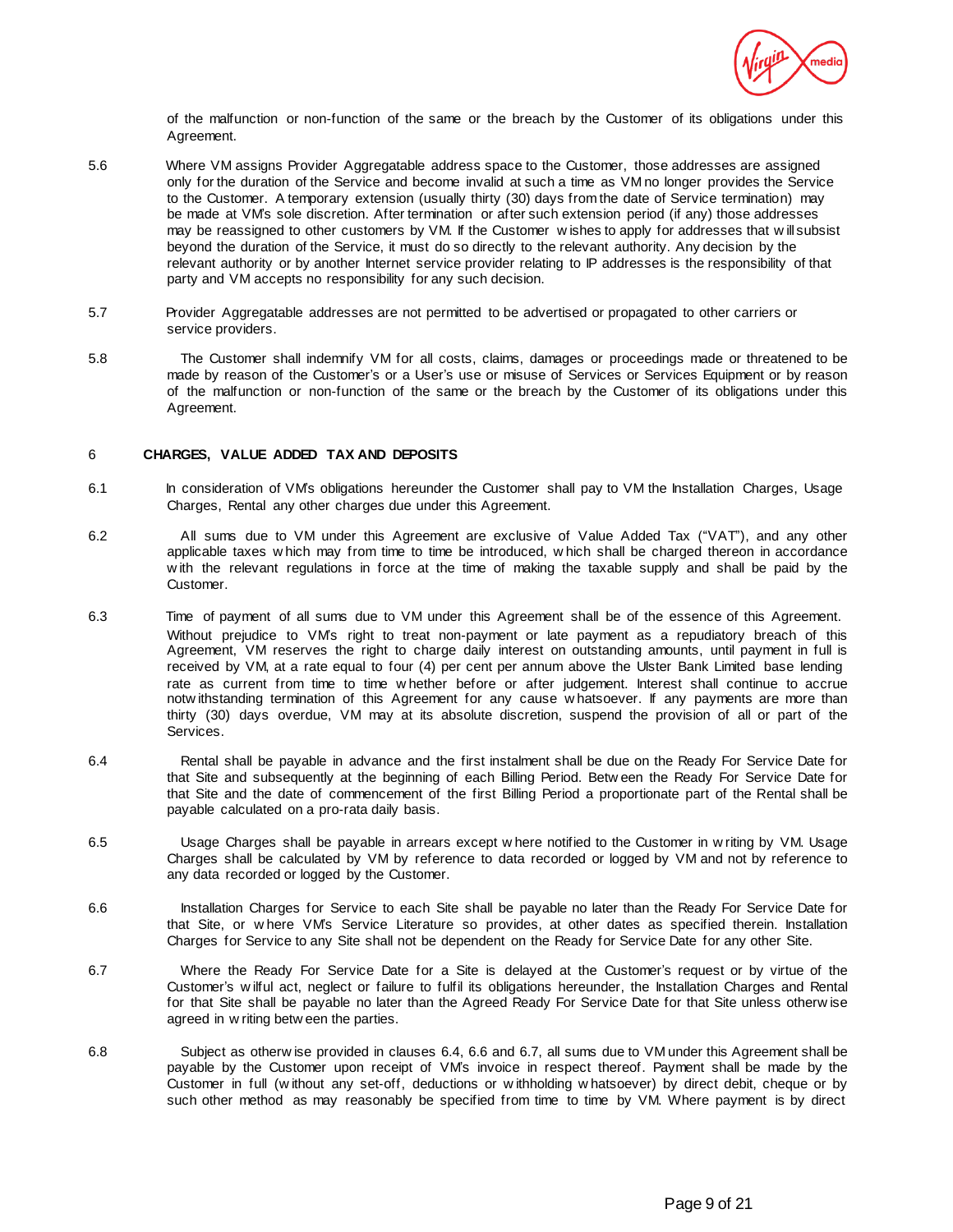

debit there w ill be a fourteen (14) day advice period from the date of the invoice prior to the debit being made.

6.9 VM shall be entitled to change the Rental, Usage Charges and any other charges payable by the Customer at any time. VM shall publish any such changes in its main offices before such changes take effect and in the event of a price increase at least fourteen (14) days before such increase takes effect.

# 6.10 DEPOSITS

- 6.10.1 VM may require payment from the Customer of a deposit of such amount as VM reasonably requires as security for the payment of any charges payable under this Agreement.
- 6.10.2 VM may hold the deposit until receipt from the Customer of all charges due under this Agreement and VM reserves the right to use all or part of the deposit in or tow ards payment of any charges w hich the Customer is liable to pay under this Agreement. In addition, VM shall be entitled to hold the deposit until the Services Equipment has been returned and VM is assured that it is in good w orking order.
- 6.10.3 VM shall repay any deposit held (or the balance of any deposit w here any part of it has been used tow ards the payment of charges) to the Customer upon the expiry of the Minimum Period (or such other period as VM may reasonably require) provided that the Customer has paid to VM all charges due under this Agreement on the due date(s) for payment of such charges. Notw ithstanding repayment of any deposit held, VM may at any time thereafter require payment from the Customer of a further deposit as security for the payment of any charges.
- 6.10.4 In the event of the termination of this Agreement prior to the expiry of the Minimum Period, VM shall repay any deposit to the Customer provided that the Customer has paid all charges due under this Agreement for the Minimum Period (including, w ithout limitation, any charges due under clause 12) and the Services Equipment has been returned in good w orking order.
- 6.10.5 Where a deposit or part of a deposit is repaid to the Customer, the Customer w ill receive interest on such deposit or part thereof in accordance w ith such formula as VM shall notify to the Customer. VM shall be entitled to credit the amount of such interest against any charges due from the Customer under this Agreement.

### 7 **ACCEPTANCE**

- 7.1 VM shall be responsible for the installation and commissioning of Services and Services Equipment at the Sites. Follow ing such installation and commissioning VM shall carry out the Acceptance Tests to establish w hether Services are Ready For Service. All such Acceptance Tests shall be carried out in the presence of an authorised representative of the Customer, provided such Customer representative is available at such reasonable times as agreed betw een the Parties. Where the Customer is receiving Services solely to provide access to the Internet, VM shall co-operate w ith the Customer in connecting the Customer Provided Apparatus to the Internet Netw ork.
- 7.2 VM shall present a w ritten acceptance certificate to the Customer representative w hen VM considers the Acceptance Tests have been successfully concluded and the Customer shall procure that the Customer representative shall countersign such acceptance certificate if the Customer is satisfied that the tests have been so concluded, such signature not to be unreasonably w ithheld or delayed. In the event that a Customer representative is not available at such reasonable times as agreed betw een the Parties, VM may conduct the Acceptance Tests and w here such tests are successfully concluded in VM's reasonable opinion then the acceptance certificate shall specify that the Acceptance Tests shall be deemed to have been successfully concluded and Service shall be Ready For Service notw ithstanding that the Customer representative has not countersigned the acceptance certificate.
- 7.3 In the event that Services are not Ready For Service, VM shall either replace or repair, at its sole option, such or any part thereof and repeat said Acceptance Tests until they are successfully concluded.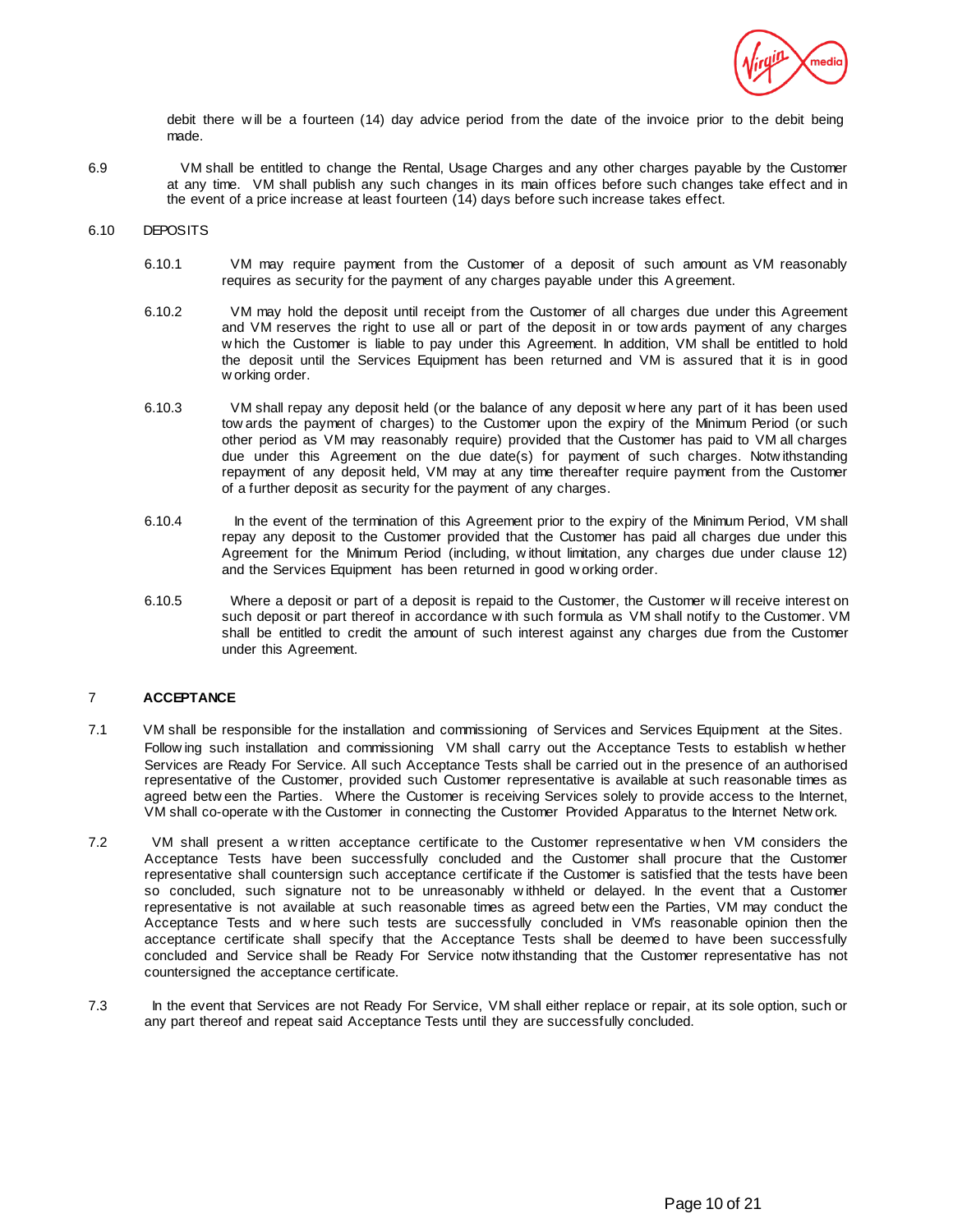

### 8 **TITLE AND RISK**

# 8.1 **LEASING**

- 8.1.1 Where VM is leasing Services Equipment to the Customer title to the Services Equipment shall not pass to the Customer, and the Customer shall not remove, tamper w ith or obliterate any identification mark(s) affixed to the Services Equipment or to any part thereof. On all occasions w hen the ow nership of the Services Equipment is in question, the Customer shall make clear to third parties that the same is the property of VM and shall ensure that all third parties comply w ith the provisions of clause 4.9.2.
- 8.1.2 Where VM is leasing Services Equipment to the Customer the Customer shall:
	- (a) be responsible for the Services Equipment w hilst it is at the Sites and shall be liable to VM for and shall indemnify VM against any loss or damage to the Services Equipment (except in so far as it can be shown that any such loss or damage is attributable to the negligent act or omission of VM). The Customer shall notify VM immediately of any such loss or damage;
	- (b) not permit or suffer any execution or distress to be levied or used against the Services Equipment or permit or suffer the Services Equipment to be seized under or affected by any distress, execution or other legal process; and
	- (c) not attempt to rent, lease, let, sell, charge, assign or otherw ise deal w ith the Services Equipment in a manner prejudicial to VM's rights therein.

## 8.2 PURCHASING

**This clause 8.2 shall apply to all equipment (excluding software which shall be provided subject to clause 10 and/or any licence relating specifically to such software) purchased by the Customer under this Agreement (referred to as "the Equipment" in this clause 8.2).**

- 8.2.1 VM shall deliver the Equipment to the Customer. Any date agreed for delivery of the Equipment shall be treated as an estimate only and VM shall have no liability for any failure to meet such date.
- 8.2.2 Unless otherw ise stated, the price for the Equipment shall include delivery to and (if expressly agreed betw een the parties) installation at the Site w ithin Ireland.
- 8.2.3 Where the Equipment includes items supplied at prices included in the Order Form, VM reserves the right to vary the price to include any changes in VM prices occurring and notified to the Customer before delivery of the Equipment. In respect of items w hose price is increased, the Customer may cancel its order for the purchase of the Equipment at any time before its delivery.
- 8.2.4 The Equipment shall from the time of delivery be at the Customer's risk, except as regards loss or damage caused by the w ilful act or negligence of VM.
- 8.2.5 Until VM has received payment in full for all Equipment delivered by VM, the Equipment shall remain VM's property and ow nership in the Equipment w ill not pass to the Customer. The Customer shall not rent, lease, sell, charge, assign or otherw ise deal w ith the Equipment until VM has received payment in full for the Equipment.
- 8.2.6 If the Customer fails to pay the sums ow ed for the Equipment on the due date or the Customer enters into liquidation, receivership or administration then (w ithout prejudice to its other rights) VM shall be entitled, w ithout notice and at any time, to enter any premises in w hich the Equipment is installed or kept and to remove and sell the Equipment.
- 8.2.7 VM does not make any w arranty, representation or promise in respect of the Equipment. The manufacturer's w arranty documentation is included w ith the Equipment on delivery and it is the Customer's responsibility to ensure that such documentation is kept in a secure place. No employee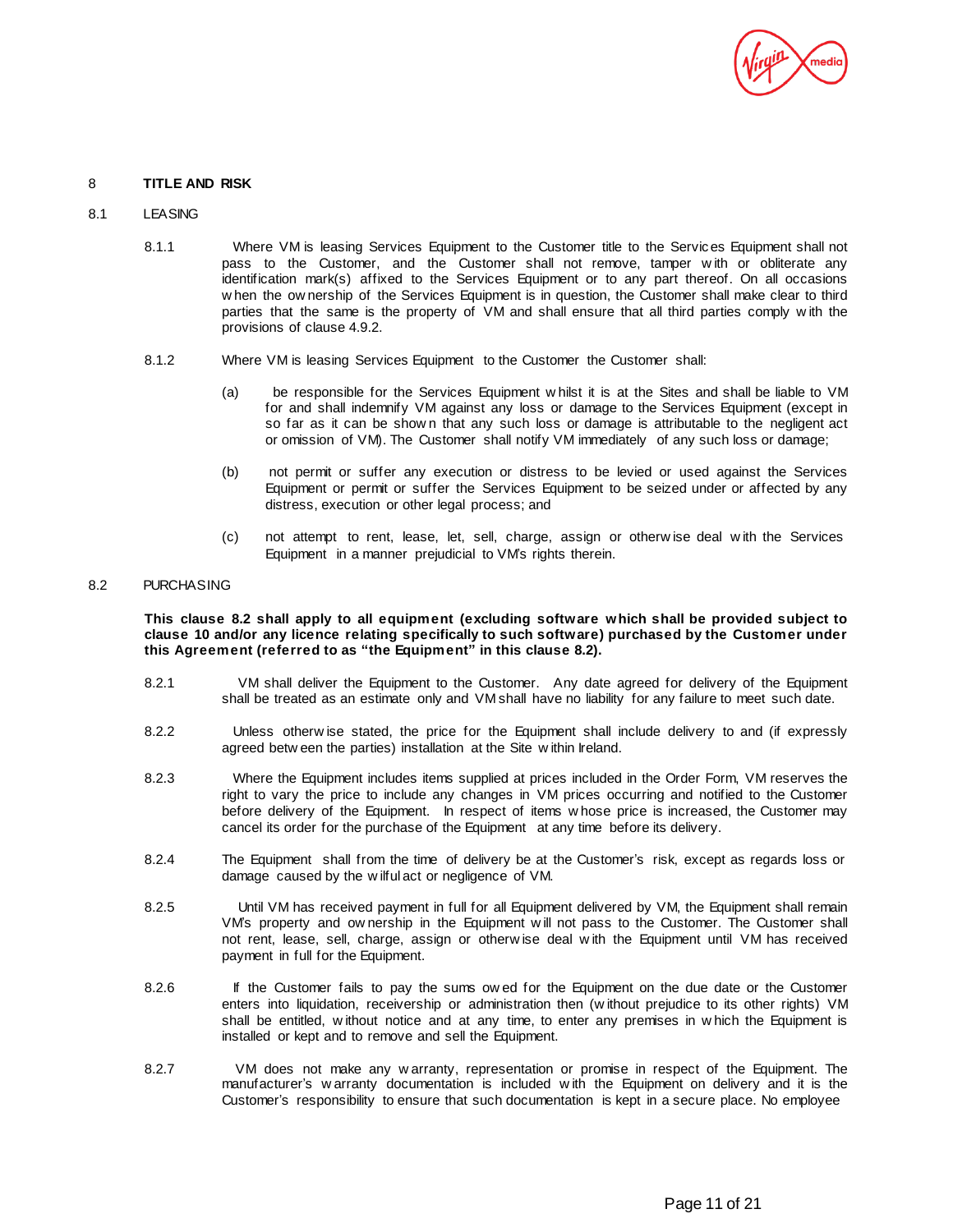

of VM has authority to make any w arranty, representation or promise concerning the Equipment except in w riting and signed by a duly authorised officer of VM.

- 8.2.8 VM will provide initial telephone assistance for Equipment support, how ever the Customer acknow ledges that it w ill be referred to the manufacturer for w arranty and support services. VM reserves the right to charge for replacement or repair of defects not covered by the manufacturer's w arranty.
- 8.2.9 It is the Customer's responsibility to satisfy itself as to the suitability of the Equipment for the Customer's needs, except w here VM has provided w ritten advice to the Customer and the Customer has relied on that advice.
- 8.2.10 VM reserves the right to make minor alterations to the specification of the Equipment w hich do not materially affect the Equipment's performance.

# 9 **WARRANTIES AND REPRESENTATIONS**

- 9.1 VM w arrants that Services shall be performed in a timely and professional manner and w ith reasonable skill and care.
- 9.2 VM w arrants that Services shall be performed in compliance w ith all applicable law s, enactments, orders, regulations and other similar instruments, and that VM w ill obtain all licences and permits required to comply w ith such law s, enactments, regulations, standards or other similar instruments.
- 9.3 VM w arrants that the provision of Services w ill not in any w ay constitute an infringement or other violation of any intellectual property rights of any third party, and that VM has obtained valid licences of all intellectual property rights w hich are necessary to the performance of the Services.
- 9.4 Except in respect of death and personal injury caused by the negligence of VM and save as expressly set forth in this Agreement, all conditions and w arranties, express or implied, statutory or otherw ise, (including but not limited to any concerning the quality of the Services or the quality of any Equipment w hich might be purchased by the Customer or its fitness for any purpose) are hereby excluded (save how ever that the implied undertakings as to title provided for under Section 12 of the Sale of Goods Act 1893 as amended shall in no w ay be restricted or excluded).
- 9.5 Nothing in this Agreement is intended nor shall be interpreted so as to restrict or exclude in any manner w hatsoever the rights w hich the Customer (being a buyer w ho is not dealing as a consumer) enjoys by virtue of Section 12 of the Sale of Goods Act 1893 as amended. The exclusion or restriction provided herein of the rights conferred on the Customer being a buyer other than one dealing as a consumer under Sections 13, 14 and 15 of the Sale of Goods Act 1893 as amended, is subject to Section 55 of the Sale of Goods Act 1893 as amended.

# 10 **SOFTWARE, NAMES, IP ADDRESSES AND WEBSPACE**

# 10.1 SOFTWARE

- 10.1.1 Intellectual property rights in all softw are (in w hatever form) provided by VM to the Customer for the purpose of using the Services or Services Equipment shall remain the property of VM or its licensor. VM grants the Customer a non-exclusive non-transferrable right to use the softw are for the purpose of using the Services or Services Equipment and for no other purpose. The Customer agrees to comply w ith the terms of any agreement reasonably required by the ow ner of intellectual property rights in all softw are supplied to the Customer for the protection of that softw are.
- 10.1.2 The Customer may use softw are supplied by VM only at the Site and on that number of computers w hich is agreed by VM in advance.
- 10.1.3 The Customer shall:
	- (a) keep the softw are in confidence;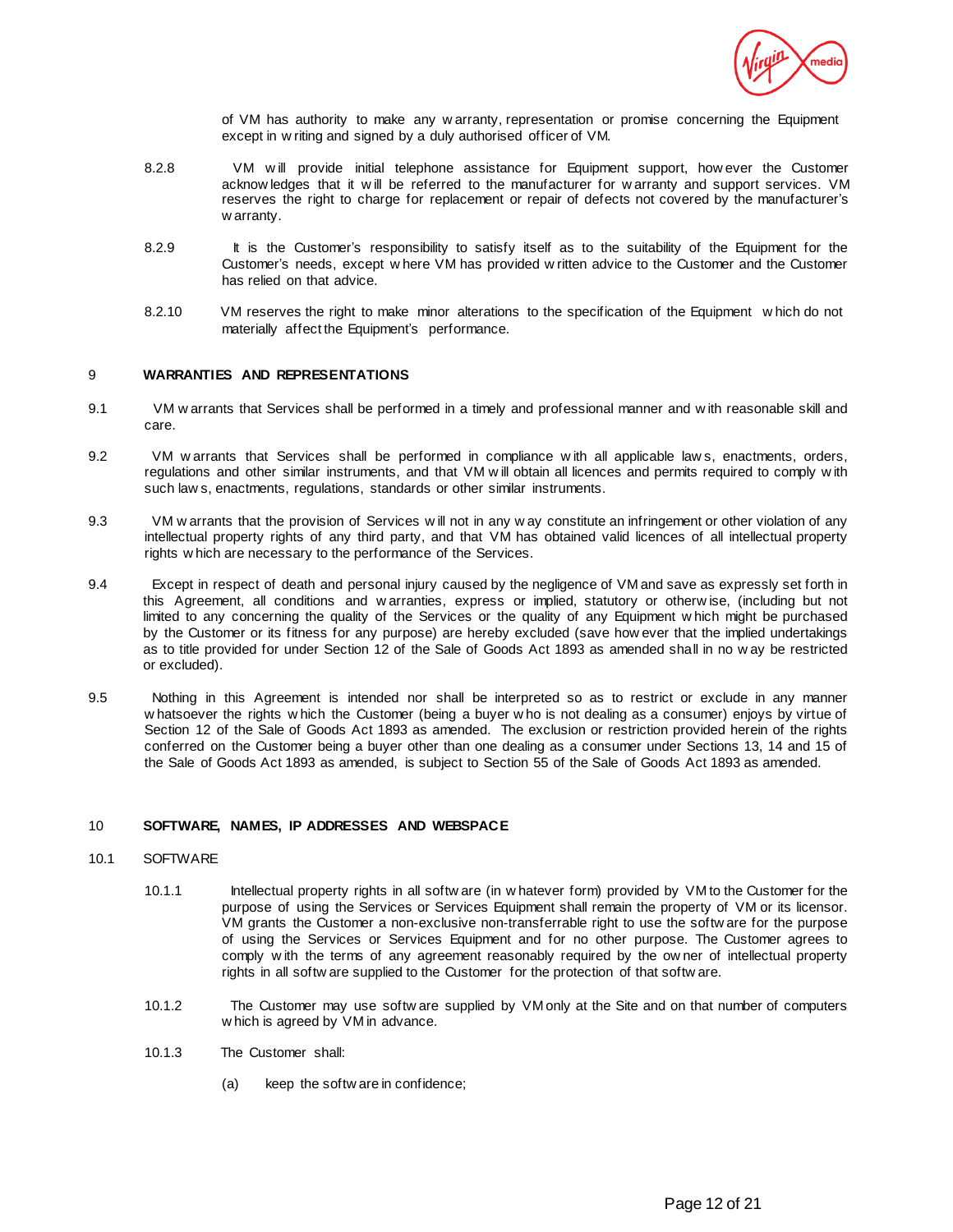

- (b) not reproduce the softw are except for archival or back-up purposes w here each copy contains all of the original softw are's proprietary notices;
- (c) not modify, translate, reverse engineer, decompile, disassemble (except to the extent that applicable law s specifically prohibit such restriction) or create derivative w orks based on any of the softw are or any documentation accompanying the softw are; and
- (d) on termination of this Agreement for any reason, immediately return all copies of the softw are to VM and expunge any copies of the softw are from any computer, w ord processor or other data storage device.

#### 10.2 NAMES

- 10.2.1 Where the Customer is supplying its ow n Names, VM reserves the right to charge the Customer for transferring such Names onto the Internet Netw ork.
- 10.2.2 If VM allocates one or more of its ow n Names to the Customer, such Names shall remain the property of VM and shall be returned to VM upon termination of this Agreement.
- 10.2.3 If the Customer so requests, VM w ill arrange the registration of Names on the Customer's behalf. The Customer shall pay VM on demand for all registration and subscription fees payable in connection therew ith. The Customer acknow ledges that it is solely responsible for the selection of such Names and agrees to indemnify VM for any loss or damage suffered as a result of the use of such Names.
- 10.2.4 The Customer acknow ledges that VM cannot guarantee that any Names requested by the Customer under clause 10.2.2 or 10.2.3 w ill be available or approved for use.
- 10.2.5 The Customer w arrants that it and any Users are the ow ners of, or that they have been and are duly authorised by the ow ners to use, any trademarks or names w hich are used, supplied, requested or allocated as their Names. The Customer may be required (as determined by VM in its sole discretion) to supply VM w ith the applicable registration or other documents in confirmation of such w arranty.
- 10.2.6 VM may require the Customer to select replacement Names and/or suspend Services if, in VM's opinion, there are reasonable grounds for VM to believe that the Customer's current use or choice of Names infringes upon the rights of any other person, w hether in statute or common law , in a corresponding trade mark or name.

#### 10.3 INTERNET PROTOCOL ADDRESSES

- 10.3.1 The Customer acknow ledges that any internet protocol address w hich is allocated to it shall at all times remain the sole property of VM and the Customer shall have a non-transferable licence to use such address for so long as it remains a Customer. If the Customer ceases to be a Customer for any reason, then the licence shall automatically terminate and the Customer shall not be entitled to use such address.
- 10.3.2 The Customer acknow ledges that, in the event that VM is required by order of Government or other authority to re-configure the Internet Netw ork, then the Customer may be obligated to re-configure its ow n netw orks in order to continue receiving the Services. VM shall not be liable for any costs incurred by the Customer in connection w ith any such re-configuration.

# 10.4 WEBSPACE

- 10.4.1 Where the Customer is renting w eb space from VM, it shall ensure that the contents comply w ith the provisions of clause 5 of this Agreement.
- 10.4.2 It is the Customer's responsibility to keep backup copies of any data uploaded to VM's servers and to satisfy itself of the effectiveness of any system it establishes to monitor the w eb space contents and use.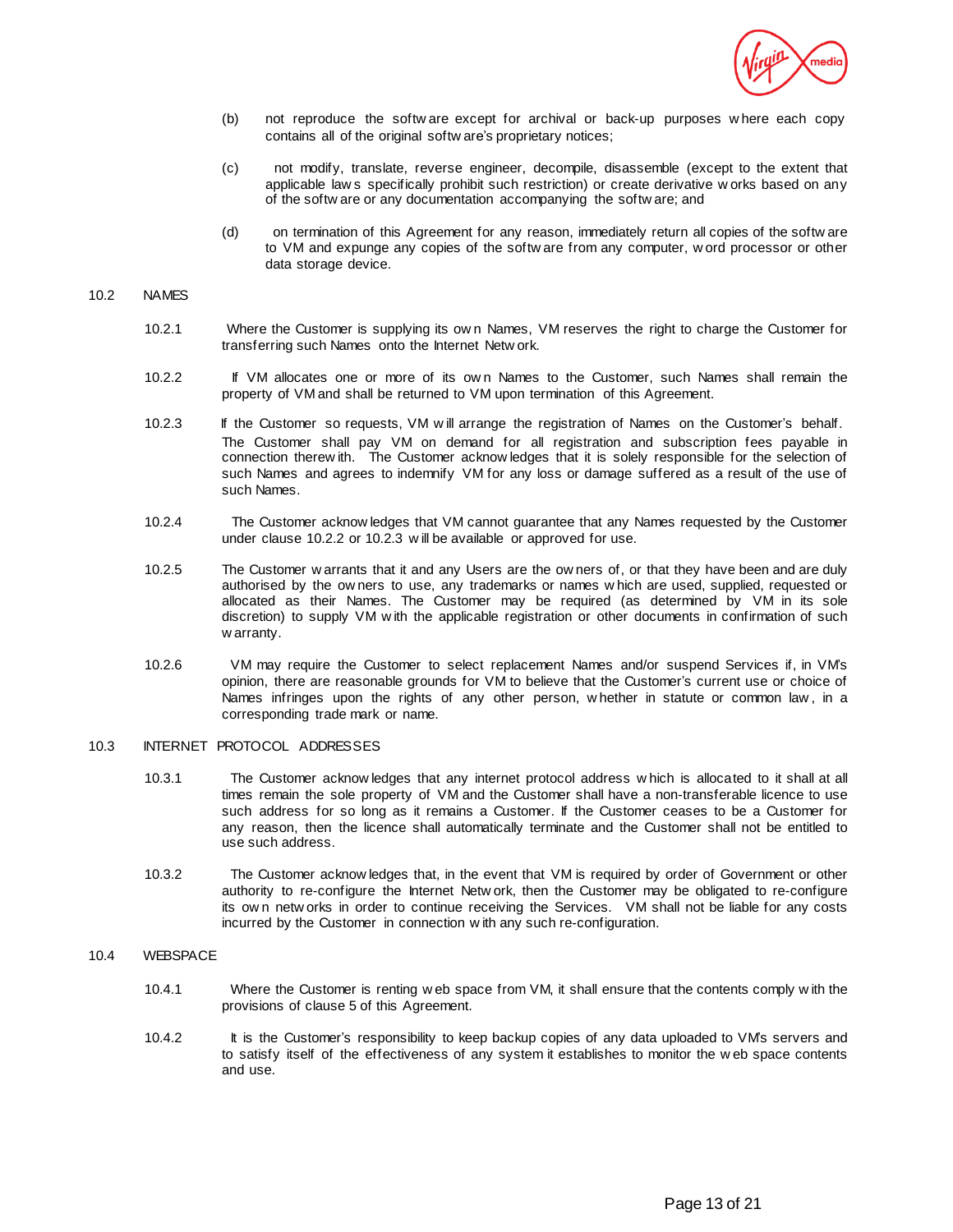

10.4.3 VM may at its absolute discretion move any w eb space w hich generates abnormally high hit levels. VM shall give the Customer notice of such move and any additional charges this may incur, as soon as reasonably practicable.

## 11 **NUMBERS AND ACCESS CODES**

- 11.1 Where as part of the provision of Services VM provides the Customer w ith numbers and/or Access Codes then all rights associated w ith such numbers and Access Codes belong to VM. The Customer shall not or attempt to rent, lease, let, sell, charge, assign or otherw ise deal w ith such numbers and/or Access Codes in a manner prejudicial to VM's rights therein.
- 11.2 VM shall be entitled, for operational or technical reasons or in order to comply w ith any numbering scheme or other obligation imposed on VM or by the VM Licences or any other competent authority, to w ithdraw any number or Access Codes allocated to the Customer provided that VM gives the Customer the maximum period on notice in w riting thereof practicable in the circumstances. Upon suspension or termination of this Agreement or if in the opinion of VM there are reasonable grounds for believing the Customer has not complied or is not complying w ith this Agreement VM shall have the right to w ithdraw any number or Access Code forthw ith.
- 11.3 The Customer shall:
	- (a) keep any Access Codes confidential and personal to the Customer w ho shall be responsible for keeping such Access Codes safeguarded;
	- (b) use such Access Codes in accordance w ith the reasonable rules or instructions provided to it by VM from time to time; and
	- (c) be responsible for all charges incurred through the use of Services w hen access to Services is obtained through the use of any Access Code w hether w ith or w ithout the Customer's know ledge or permission.
- 11.4 If the Customer has any grounds for suspecting or believing that a person or persons have discovered or are making use of any Access Codes w ithout the know ledge, consent or permission of VM or the Customer, the Customer shall notify VM immediately and VM shall immediately prevent access to Services by the use of any such Access Code and allocate a new Access Code in its place. If VM has any grounds for suspecting or believing that a person or persons have discovered or are making use of any Access Codes w ithout the know ledge, consent or permission of VM or the Customer, VM shall notify the Customer and VM shall immediately prevent access to Services by the use of any such Access Code and allocate a new Access Code in its place.
- 11.5 Digital telephony telephone service provides access to emergency services free of charge. How ever, services depend on access to an electrical supply and the internet. If there is an internet or electricity outage for any reason, such outage w ill prevent all digital telephony Services, including the dialling of emergency services and any other connected services, including but not limited to alarm systems or medical monitoring systems, from functioning. In the event of such an outage we advise customers to use alternative methods, such as mobile telephones, to access emergency services or any other connected services. We also advise customers to plan accordingly in advance. It may not be possible to accurately determine the exact geographic location of a digital telephony caller.

### 12 **TERMINATION AND SUSPENSION**

# 12.1 TERMINATION

- 12.1.1 VM shall have the right (w ithout prejudice to its other rights) to terminate this Agreement by notice in w riting to the Customer in any of the follow ing events:
	- (a) a liquidator (other than for the purpose of solvent amalgamation or reconstruction), administrative receiver, administrator or receiver is appointed in respect of the w hole or part of the assets and/or undertaking of the Customer or the Customer enters into an arrangement or composition w ith its creditors, or if it becomes unable to pay its debts w ithin the meaning of Section 570 of the Companies Act 2014, or other circumstances arise w hich entitle the Court or a creditor to appoint a receiver, administrative receiver or administrator or to make a w inding up order in relation to the Customer; or
	- (b) the Customer fails to make any payment w hen it becomes due to VM or shall default in due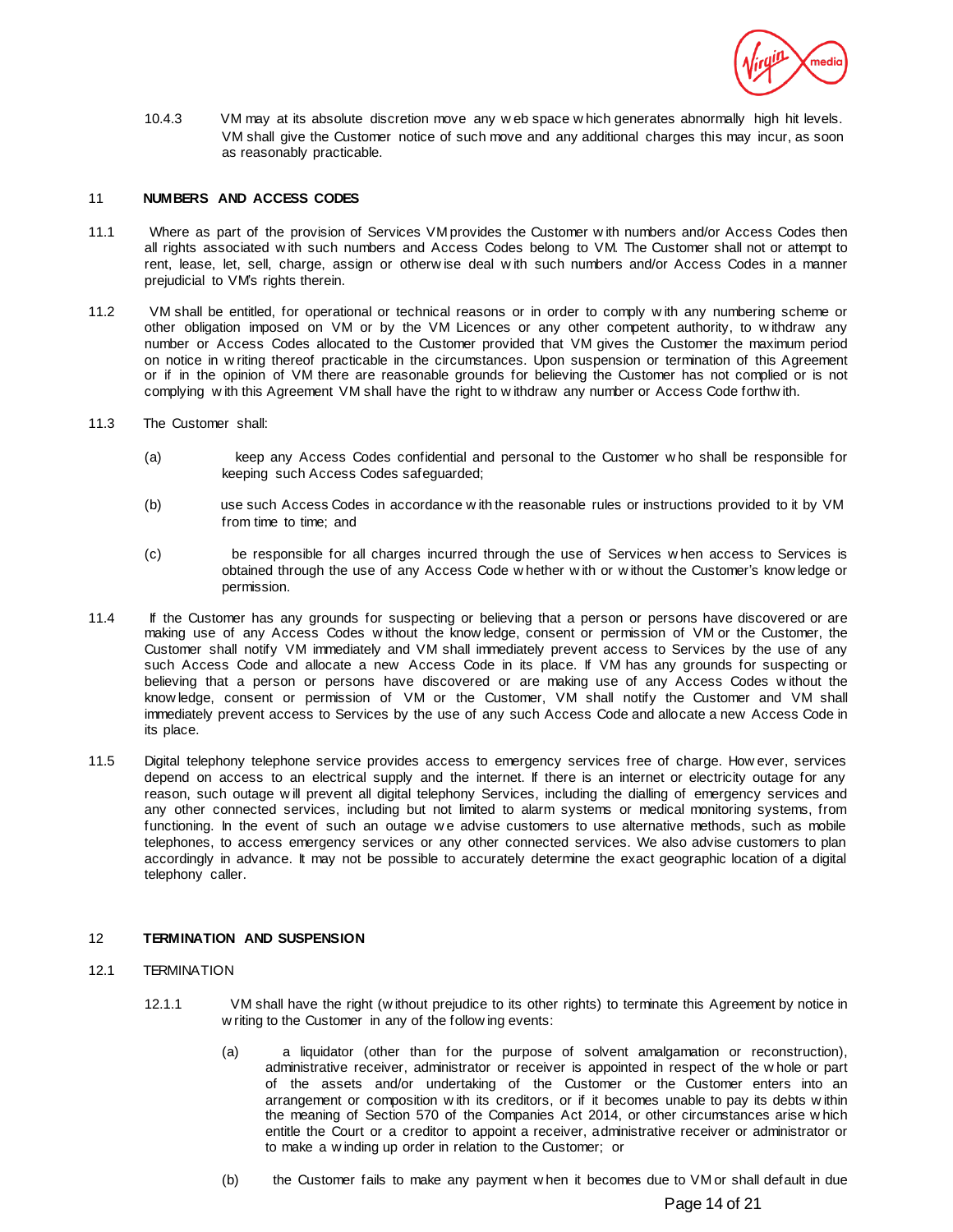

performance or observance of any material obligation under this Agreement or any other agreement with VM or an Associated Company of VM and (in the case of a remediable agreement with VM or an Associated Company of VM and (in the case of a breach) fails to remedy the breach w ithin a reasonable time (not less than thirty (30) days) specified by VM in such notice so to do; or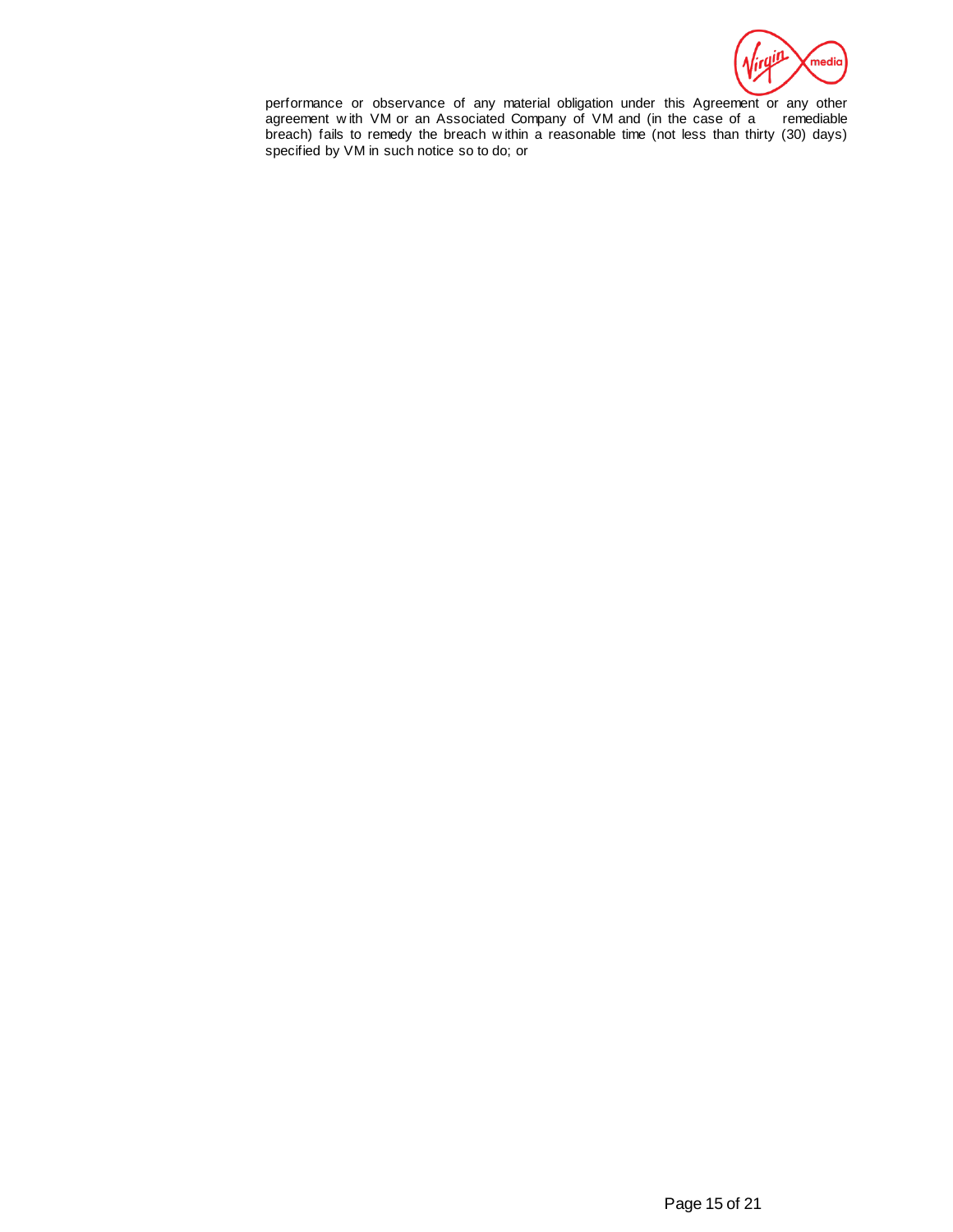

- (c) any licence under w hich the Customer has the right to run its telecommunication system and connect it to the VM Netw ork or the Internet Netw ork is revoked, amended or otherw ise ceases to be valid and is not immediately replaced by another licence conferring such right or the Customer is in breach of the conditions of any such licence; or
- (d) the VM Licences or any one or more of them, or VM's agency in respect thereof, expire or are revoked, in w hich event VM shall give to the Customer the maximum period of notice of termination practicable in the circumstances; or
- (e) the Customer or a User is misusing Services under clause 5; or
- (f) the Customer has provided VM w ith any false, inaccurate or misleading information for the purpose of obtaining Services (or any part thereof); or
- (g) the Customer is suspected, in VM's reasonable opinion, of involvement w ith fraud or attempted fraud or any other criminal offence in connection w ith the use of Services.
- 12.1.2 In the event that this Agreement is terminated prior to expiry of the Minimum Period (other than by reason of an event under clause 12.1.1(d)), then notw ithstanding such termination the Customer shall pay to VM all arrears of charges payable under this Agreement up to the date of termination and by w ay of liquidated damages a sum equal to the Rental that w ould have been payable from the date of termination to the expiry of the Minimum Period, less a rebate for accelerated receipt of such Rental at the rate of five (5) per cent per annum from the date of payment to the expiry of the Minimum Period, except w here the date of termination falls three months or less from the date of expiry of the Minimum Period in w hich event there shall be no such rebate.
- 12.1.3 Upon termination of this Agreement for any reason the Customer shall cease to make use of Services and shall permit VM to enter the Sites during any Working Day for the purpose of removing any or all of the Services Equipment (other than Services Equipment w hich the Customer has purchased and paid for in full).

### 12.2 SUSPENSION OF SERVICES

- 12.2.1 VM may at its sole discretion suspend forthw ith provision of Services either in w hole or in part until further notice on notifying the Customer either orally (confirming such notification in w riting) or in w riting in the event that:
	- (a) VM shall be entitled to terminate this Agreement; or
	- (b) VM shall be obliged to comply w ith an order, instruction or request of Government, regulatory authority, emergency services organisation or other competent authority; or
	- (c) VM shall need to carry out w ork relating to exceptional upgrading or maintenance of the VM Netw ork and VM agrees the times of such w ork w ith the Customer beforehand in w riting; or
	- (d) VM shall need to carry out w ork relating to the repair, improvement, upgrading or maintenance of the Internet Netw ork or any other facilities w hich are necessary to provide access to the Internet.
- 12.2.2 Any exercise or non-exercise by VM of its right of suspension in respect of an event referred to in this clause 12 shall be w ithout prejudice to VM's right to terminate this Agreement subsequently in respect of the same or any other event.
- 12.2.3 The Customer shall reimburse VM all costs and expenses incurred by the implementation of such suspension and/or the recommencement of the provision of Services as appropriate arising out of an event referred to in clause 12.2.1, save that this shall not apply w here the suspension is implemented otherw ise than as a consequence of the breach, fault or omission of the Customer.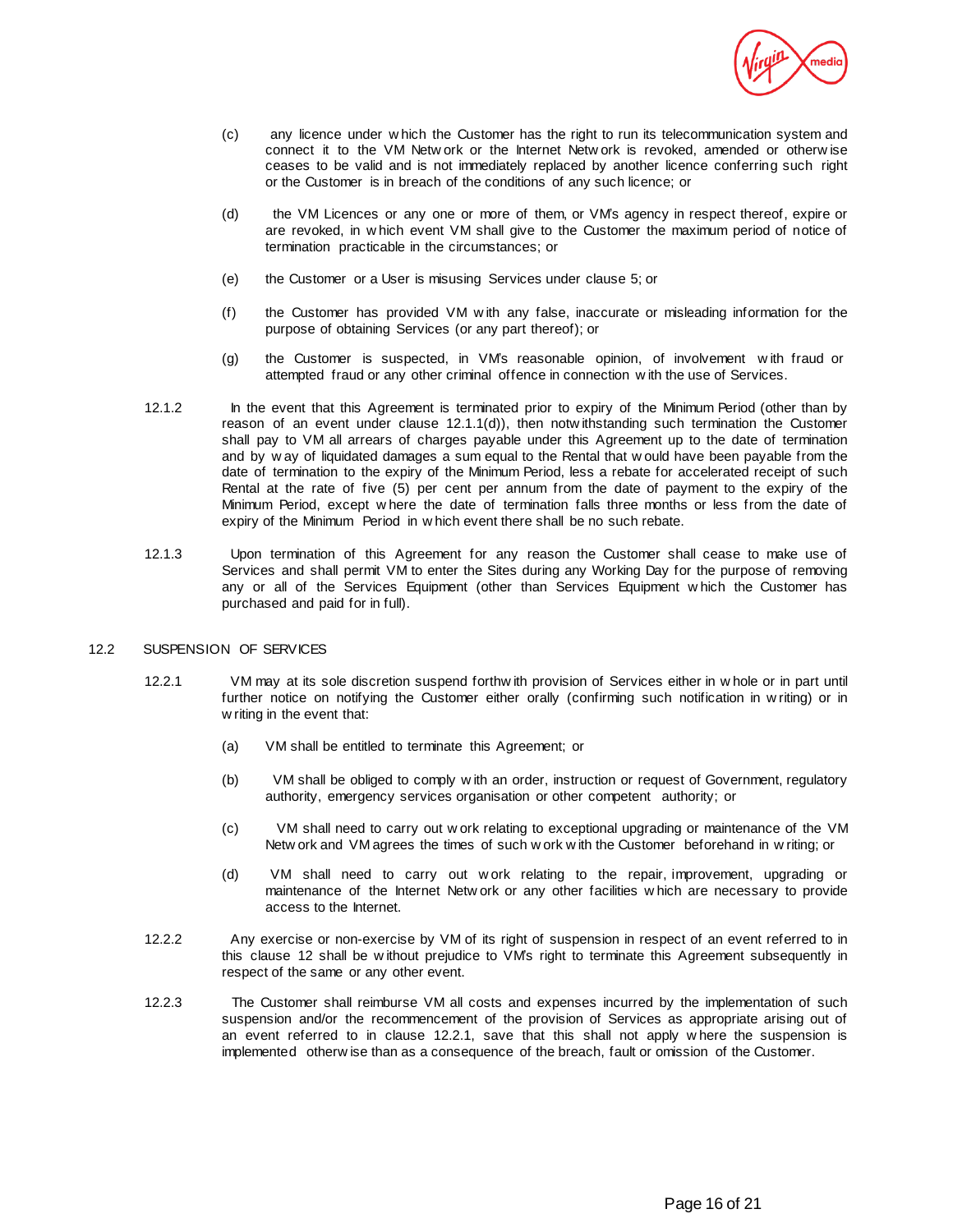

12.2.4 If VM suspends Services for contravention of clause 5.1, 5.2 or 5.4, it may refuse to restore Services until it receives an acceptable assurance from the Customer that there w ill be no further contravention.

## 13 **LIMITATION OF LIABILITY**

# **THE CUSTOMER'S ATTENTION IS IN PARTICULAR DRAWN TO THE PROVISIONS OF THIS CLAUSE 13.**

- 13.1 The follow ing provisions and those in clause 17 set out VM's entire liability (including any liability for the acts and omissions of its employees or agents) to the Customer in respect of:
	- (a) any breach of its contractual obligations arising under this Agreement; and
	- (b) any representation, statement or tortious act or omission including negligence arising under or in connection w ith this Agreement.
- 13.2 Any act or omission on the part of VM or its employees or agents falling w ithin clause 13.1 shall for the purposes of this clause 13 be know n as an "Event of Default".
- 13.3 VM's liability to the Customer for death or injury resulting from its ow n or that of its employees' or agents' negligence w hile acting in the course of their employment shall not be limited.
- 13.4 The Customer acknow ledges that VM has no control over the information and/or softw are transmitted via the Services and that VM does not examine the use to w hich Customers put the service or the nature of the information and/or softw are they are sending or receiving. Subject to clause 13.3, VM hereby excludes all liability of any kind for the transmission or the reception of or the failure to transmit or receive any information and/or softw are of w hatever nature including failure to access emergency services and all liability for the accuracy or inaccuracy of any such information and/or softw are. Notw ithstanding the foregoing, w here advised or required by competent authority, VM may choose not to publish or transmit certain new sgroups or other material via the Services, and VM shall have no liability to the Customer for any such action or decision.
- 13.5 Subject to the provisions of clause 13.3 VM's entire liability in respect of any Event of Default shall be limited to damages not exceeding:
	- (a) one million euro ( $€1,000,000$ ) in the case of a single Event of Default; and
	- (b) tw o million euro (€2,000,000) in the case of all Events of Default or series of connected Events of Default occurring in any tw elve (12) month period.
- 13.6 Subject to clause 13.3 VM shall not be liable to the Customer in respect of any Event of Default for loss of profits, goodw ill or corruption or destruction of data or any type of special, indirect or consequential loss (including loss or damage suffered by the Customer as a result of an action brought by a third party) even if such loss w as reasonably foreseeable or VM had been advised of the possibility of the Customer incurring the same.
- 13.7 If a number of Events of Default give rise substantially to the same loss then they shall be regarded as giving rise to only one claim under this Agreement.
- 13.8 The Customer hereby agrees to afford VM not less than thirty (30) days (follow ing notification thereof by the Customer) in w hich to remedy any Event of Default hereunder.
- 13.9 Except in the case of an Event of Default arising under clause 13.3 VM shall have no liability to the Customer in respect of any Event of Default unless the Customer shall have served notice of the same upon VM w ithin tw elve (12) months of the date it became aw are of the circumstances giving rise to the Event of Default or the date w hen it ought reasonably to have become so aw are.
- 13.10 Nothing in this clause shall confer any right or remedy upon the Customer to w hich it w ould not otherw ise be legally entitled.
- 13.11 The provisions of this clause shall continue to apply notw ithstanding the termination or expiry of this Agreement for any reason w hatsoever.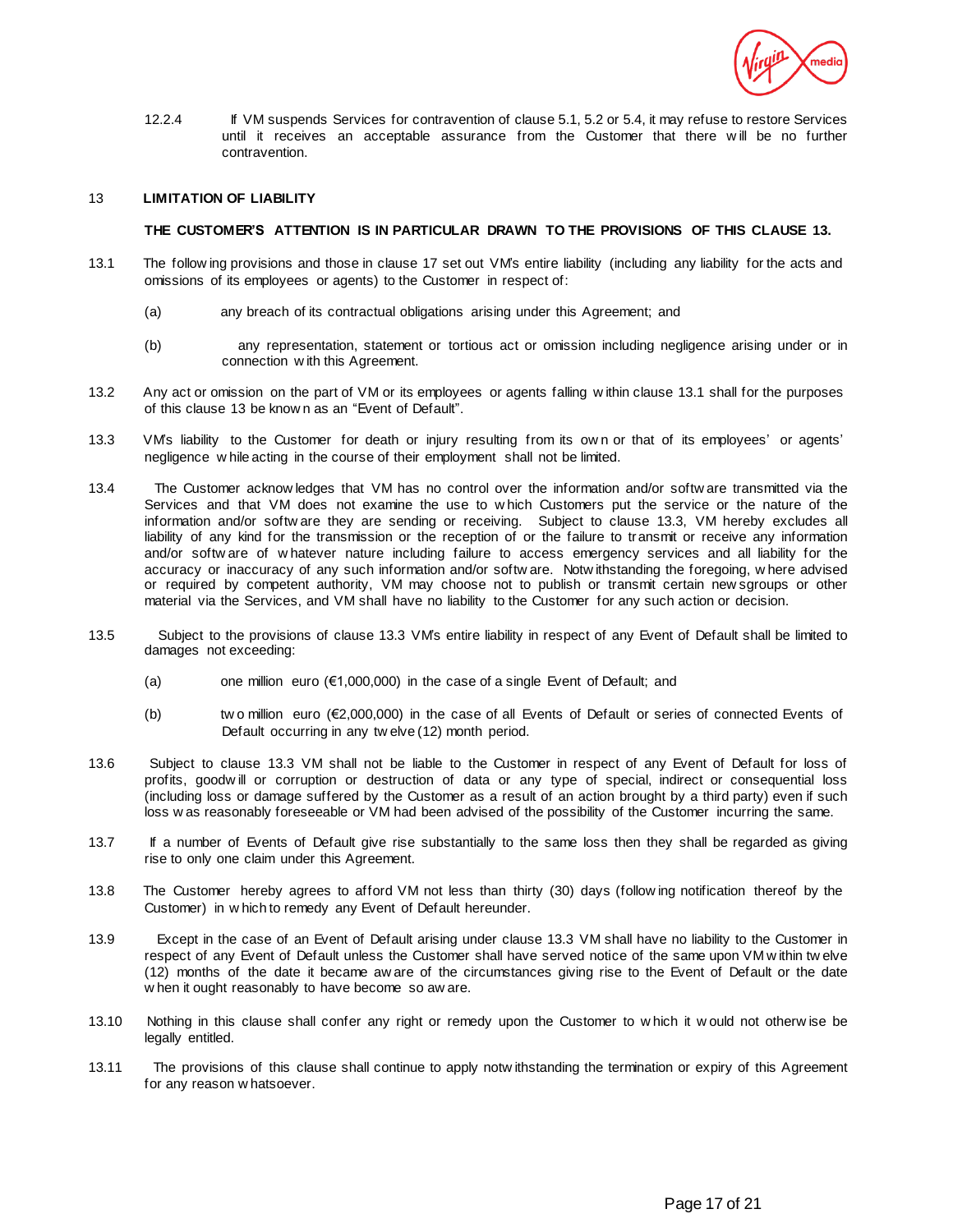

### 14 **INTELLECTUAL PROPERTY RIGHTS AND INDEMNITY**

- 14.1 If in the course of or as a result of any Services provided by VM to the Customer, VM or any of its employees or agents create any documentation or other material protected by copyright, or any other intellectual property right, all legal and beneficial rights therein shall be ow ned by VM and the Customer shall have no rights therein beyond a non-exclusive licence to make copies of any such document or material (but not other material including, w ithout limitation, electronic data or softw are) for internal use for the purpose of using the Services. The Customer shall execute any assignment or other instrument w hich may be necessary to give effect to this provision.
- 14.2 VM w ill indemnify and hold harmless the Customer against any damages (including costs) that may be aw arded or agreed to be paid to any third party in respect of any claim or action that the provision of the Services by VM infringes the patent, copyright, registered design or trade mark rights of said third party (an "Intellectual Property Infringement") provided that the Customer:
	- (a) gives notice to VM of any Intellectual Property Infringement forthw ith immediately upon becoming aw are of the same;
	- (b) gives VM the sole conduct of the defence to any claim or action in respect of an Intellectual Property Infringement and does not at any time admit liability or otherw ise attempt to settle or compromise the said liability or otherw ise attempt to settle or compromise the said claim or action except upon the express instructions of VM; and
	- (c) acts in accordance w ith the reasonable instructions of VM and gives to VM such assistance as it shall reasonably require in respect of the conduct of the said defence including w ithout prejudice to the generality of the foregoing the filing of all pleadings and other court process and the provision of all relevant documents.
- 14.3 VM shall reimburse the Customer its reasonable costs incurred in complying w ith the provisions of clause 14.2.
- 14.4 VM shall have no liability to the Customer in respect of an Intellectual Property Infringement if the same results from any breach of the Customer's obligations under this Agreement.
- 14.5 In the event of an Intellectual Property Infringement VM shall be entitled at its ow n expense and option either to:
	- (a) procure the right for the Customer to continue using the Services; or
	- (b) make such alterations, modifications or adjustments to the Services that they become non-infringing w ithout incurring a material diminution in performance or function; or
	- (c) replace the Services w ith non-infringing substitutes provided that such substitutes do not entail a material diminution in performance or function.
- 14.6 If VM in its reasonable judgement is not able to exercise any of the options set out at clause 14.5 then VM shall be entitled to terminate this Agreement by giving thirty (30) days' notice to the Customer w ithout further liability to VM.
- 14.7 The Customer shall indemnify VM against any claims, proceedings and expenses finally aw arded against VM arising in any jurisdiction from an Intellectual Property Infringement (or alleged Intellectual Property Infringement) of any patent, design, copyright or other intellectual property right arising from:
	- (a) w ork carried out by VM, its agents or employees in accordance w ith directions or specifications given by the Customer; or
	- (b) arising from the connection and/or use of any Customer Apparatus in conjunction w ith Services
	- (c) use of the Services by the Customer.
- 14.8 VM shall notify the Customer w ithin seven (7) days in w riting of any allegation of an Intellectual Property Infringement for w hich the Customer is liable under clause 14.7 and VM: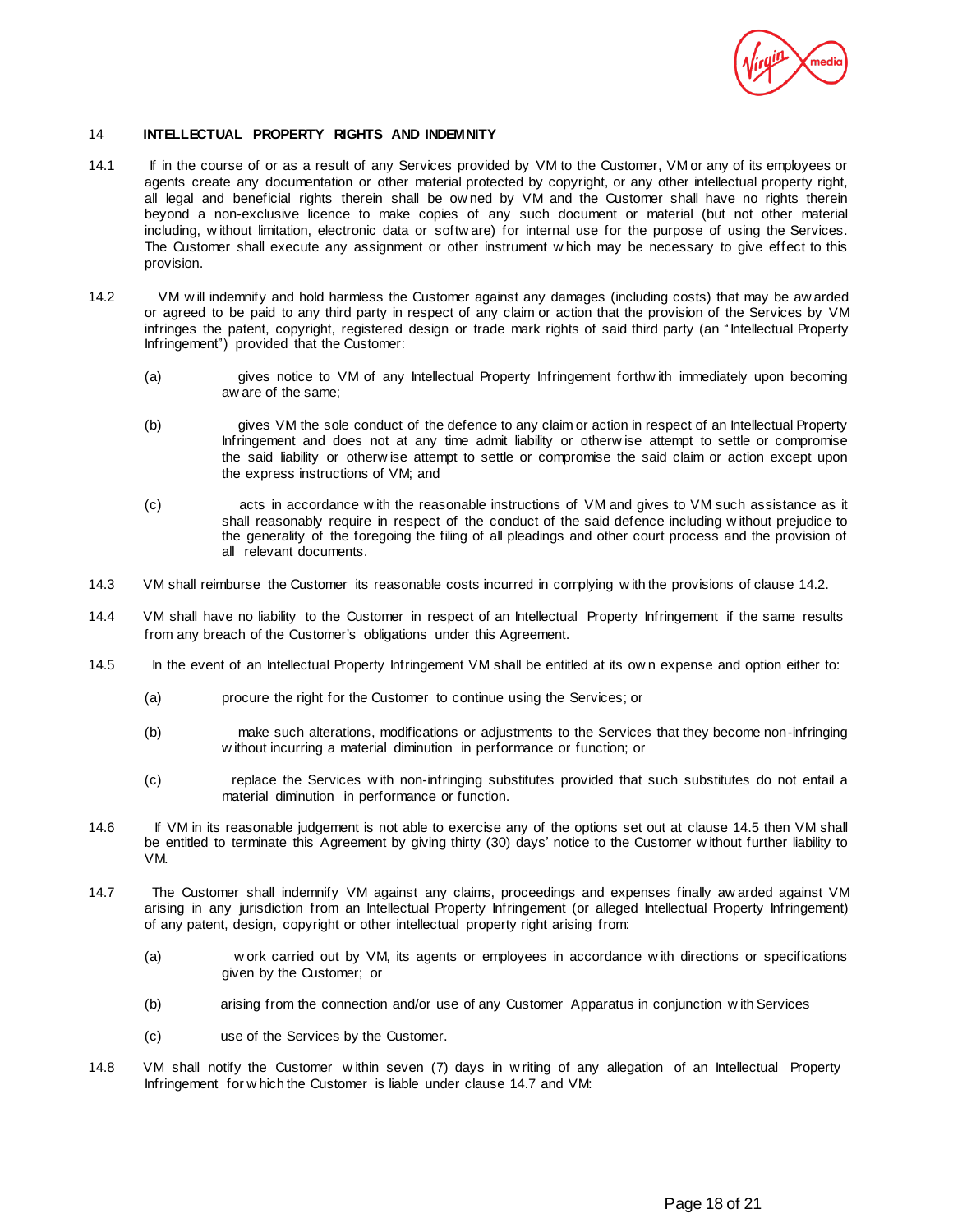

- (a) shall make no admission relating to the Intellectual Property Infringement;
- (b) shall allow the Customer full discretion to conduct or settle all negotiations and proceedings, subject to receiving reasonable security for costs and damages; and
- (c) shall give the Customer all reasonable assistance in respect thereof.

# 15 **CONFIDENTIALITY**

- 15.1 Neither party hereto shall use, copy, adapt, alter, disclose or part w ith possession of any information or data of the other w hich is disclosed or otherw ise comes into its possession directly or indirectly as a result of this Agreement and w hich is of a confidential nature ("Confidential Information") except as strictly necessary to perform its obligation or exercise its right hereunder Provided That this obligation shall not apply to Confidential Information w hich:
	- (a) the receiving party can prove w as already in its possession at the date it w as received or obtained; or
	- (b) the receiving party obtains from some other person w ithout any breach of confidentiality; or
	- (c) comes into the public domain otherw ise than through the default or negligence of the receiving party or w hich is independently developed by or for the receiving party; or
	- (d) the receiving party is under a statutory obligation to disclose to a government body, agency or regulatory body.
- 15.2 Each party shall ensure that its employees, agents and sub-contractors are bound by an undertaking in substantially the same terms as contained in this clause 15.
- 15.3 The obligations in this clause shall continue in force notw ithstanding termination of this Agreement for any reason w hatsoever.
- 15.4 The details of this Agreement but not the fact that the Customer is a customer of VM's shall be deemed Confidential Information.

### 16 **RIGHTS OVER LAND**

- 16.1 In order to perform its obligations under this Agreement the Customer agrees to grant rights over land in fee simple in perpetuity or for any lesser estate of the Customer therein to VM (including its employees and authorised representatives), its successors and assigns, from time to time, upon giving to the Customer reasonable notice to:
	- (a) enter those parts of the premises or land of the Customer or a User as necessary to the extent that they are used for the purposes of the provision of the Services;
	- (b) perform installation, maintenance, adjustment, repair, replacement, renew al, inspection or removal w ork at or on the said premises or land from time to time; and
	- (c) bring upon, install and keep installed at the said premises or land such equipment as is reasonably necessary for the provision of the Services and the maintaining of the Services Equipment.
- 16.2 The Customer at its ow n expense shall procure or provide w hatever further rights over land as may be required to enable VM to exercise the rights over land granted pursuant to clause 16.1.
- 16.3 Each party shall at all times comply and procure that its employees and authorised representatives comply w ith all reasonable instructions of the other party or any third party pursuant to any rights over land obtained in accordance w ith this clause 16.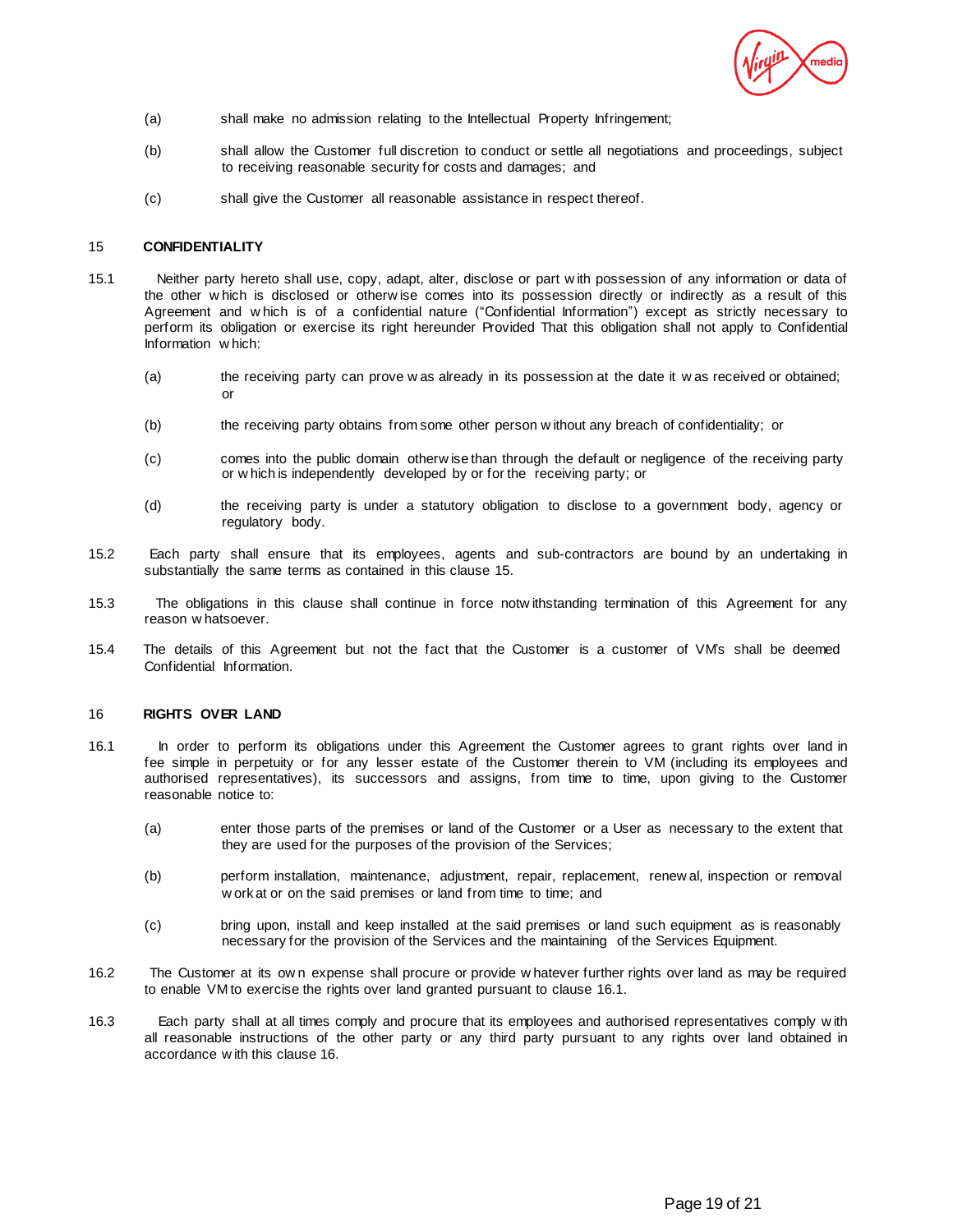

16.4 The provisions of this clause 16 shall apply for the duration of this Agreement and for other periods thereafter as may be required by VM to exercise its rights to disconnect and remove from the premises any Services Equipment.

## 17 **SERVICE CREDITS**

- 17.1 The Customer shall be entitled to Service Credits in respect of failure by VM to meet the Service Levels, calculated in the manner set out in VM's Service Literature. Such Service Credits shall be the Customer's sole and exclusive remedy w ith respect to the failure of VM to meet Service Levels.
- 17.2 Subject to clause 13 VM shall have no other liability in contract, tort or otherw ise how soever arising, including negligence, in respect of any loss or damage the Customer may suffer as a result of VM failing to provide the Service in accordance w ith this Agreement.
- 17.3 For the avoidance of doubt, Service Credits w ill not be available to the Customer to the extent that the failure of VM to meet any Service Levels results from termination or suspension of this Agreement pursuant to clause 12 or from any force majeure event as described in clause 23 or the Customer's act, fault or omission.

#### 18 **ASSIGNMENT TRANSFER AND SUB-LETTING**

Neither party shall assign, delegate or otherw ise deal with all or any of its rights and obligations under this Agreement other than to an Associated Company w ithout the other party's prior w ritten consent, w hich consent shall not be unreasonably w ithheld.

#### 19 **COMMUNICATIONS**

- 19.1 Any notice, invoice or other document w hich may be given by either party under this Agreement shall be deemed to have been duly given if left at or sent by post (w hether by letter or, w here the parties agree, by magnetic tape or any other form) or facsimile transmission (confirmed by letter sent by registered post) or, w here the parties expressly agree, by electronic mail, to, in the case of the Customer, the Customer's registered office or any other address notified to VM in w riting by the Customer as an address to w hich notices, invoices and other documents may be sent and to, in the case of VM, the address stated at the head of this Agreement or such address as VM may prescribe for that purpose.
- 19.2 Any such communication shall be deemed to have been made to the other party on the day on w hich such communication ought to have been received in due course of hand delivery, post or facsimile transmission. Any communication by electronic mail shall be deemed to have been made on the Working Day on w hich the communication is first stored in the other party's electronic mail-box.

### 20 **PROTECTION OF PERSONAL DATA**

20.1 The Customer agrees to comply w ith the relevant provisions of the Data Protection Acts 1988 to 2018, the General Data Protection Regulation (EU) 2016/679 (the "**GDPR**"), the ePrivacy Directive 2002/58/EC and all applicable law s and regulations relating to the processing of personal data references in this clause 8 to "controller", "processor" and "processing" shall have the meanings as defined in the GDPR.

# 21 **EXPORT CONTROL**

21.1 Services may comprise equipment, softw are, services, technical information, training materials or other technical data w hich, because of their origin or otherw ise are subject to the United States of America export control regulations or the law s or regulations of another country. In such case, the provision of Services shall be conditional upon the parties obtaining and providing all necessary consents. The parties shall provide reasonable assistance to each other to obtain such consents.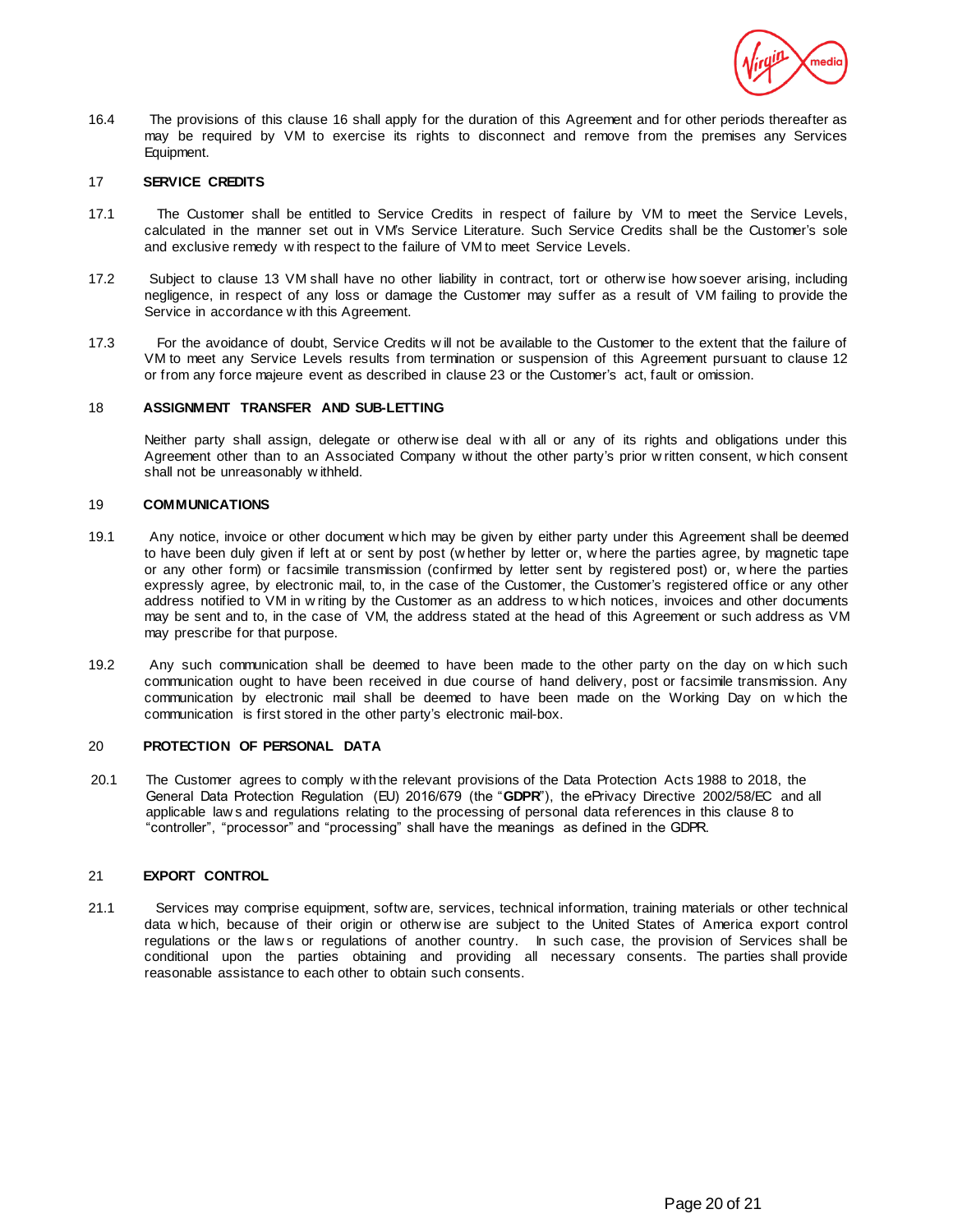

21.2 The Customer agrees to comply w ith any applicable export or re-export law s and regulations, including obtaining w ritten authority from the Government of the United States of America if the Customer intends at any time to reexport any items of U.S.A. origin to any proscribed destination.

#### 22 **CORRUPT GIFTS AND PAYMENTS**

Neither party shall offer or give or agree to give any person employed by or connected w ith the other party any gift or consideration of any kind as an inducement or rew ard for doing or forbearing to do or for having done or forborne to do any act in relation to this Agreement, or for show ing or forbearing to show favour or disfavour to any person in relation to this Agreement.

#### 23 **FORCE MAJEURE**

Neither party shall be liable to the other for any loss or damage w hich may be suffered by the other party, or for any failure to perform its obligations under this Agreement to the extent that such failure is due to any cause beyond the first party's reasonable control including w ithout limitation any act of God, inclement w eather, failure or shortage of pow er supplies, flood, drought, lightning or fire, strike, lock-out, trade dispute or labour disturbance, the act or omission of Government, highw ays authorities, public telecommunications operators or other competent authority, w ar, military operations, or riot, difficulty, delay or failure in manufacture, production or supply by third parties of the Internet Netw ork or any Services Equipment or any part thereof.

#### 24 **SEVERABILITY**

If any provision of this Agreement is held invalid, illegal or unenforceable for any reason, such provision shall be severed and the remainder of the provisions hereof shall continue in full force and effect as if this Agreement had been executed w ith the invalid provision eliminated.

### 25 **WAIVER**

Failure by either party to exercise or enforce any right conferred by this Agreement shall not be deemed to be a w aiver of any such right nor operate so as to bar the exercise or enforcement thereof or of any other right on any later occasion.

#### 26 **ENTIRE AGREEM ENT**

- 26.1 This Agreement and any documents expressed by this Agreement to be incorporated herein constitutes the entire understanding betw een the parties relating to the subject matter of this Agreement and supersedes all prior w ritings, negotiations or understandings w ith respect hereto.
- 26.2 Clause 26.1 shall not apply to any statement, representation or w arranty made fraudulently, or to any provision of this Agreement w hich w as induced by fraud, for w hich the remedies available shall be all those available under the law governing this Agreement.

### 27 **GOVERNING LAW AND JURISDICTION**

This Agreement shall be governed by and construed and interpreted in accordance w ith the law s of Ireland. The parties agree that that courts of Ireland shall have exclusive jurisdiction for any disputes arising out of or in connection w ith under this Agreement.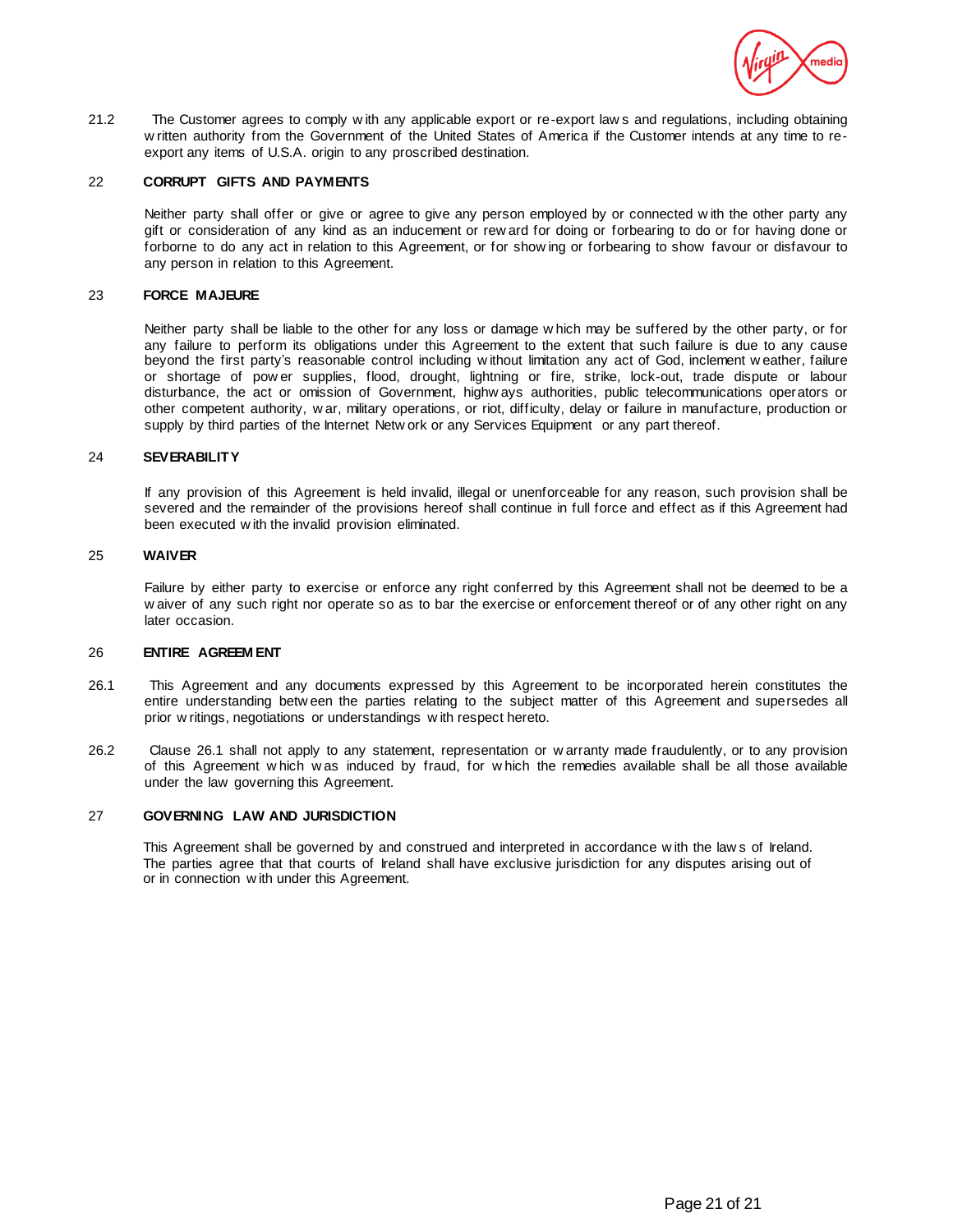

#### **SPECIFIC TERMS AND CONDITIONS RELATING TO TV SERVICES**

### 28 **UNAUTHORISED RECEPTION OF CHANNELS OR PROGRAMMES**

You must immediately report to us your unauthorised reception of any channels or programmes as w ell as any other rights w e may have, failure to report unauthorised reception of any channels or programmes immediately to us may result in our suspending the services, terminating the Agreement and/or retaining the w hole or any part of any deposit.

## 29 **TELEVISION PROGRAMMING**

If you request the Television Service, we will supply it to the best of our ability. How ever, television programme contents, packages of channels, programming schedules, broadcast hours of any channel, channel allocations and transmission times may change or channels or television programmes may no longer be available. This may occur for reasons beyond our control, including decisions of programme providers or technical difficulties, or for reasons that we were not aw are of or could not have foreseen at the time the programme was advertised or scheduled. We may also change the channels and packaging of channels if w e believe it w ill improve the Television Service provided to our customers. We shall not be liable to you for any such changes, lack of availability or failure to transmit any advertised television programme or channels or to do so at the advertised time.

## 30 **PROMOTIONAL SERVICE**

If w e supply you w ith any service, channels or programmes as part of a promotion or for promotional purposes and w hether for a charger or otherwise we may if we wish at any time stop such supply or change the promotional services, channels or programmes or package of Service, channels or programmes that we are supplying.

#### 31 **TELEVISION RECEPTION PROBLEMS**

if you request the Television Service, w e w ill supply it to the bes t of our ability but w e w ill not be liable for interruptions, reception, picture degradation or other problems w hich are beyond our reasonable control.

If your television signal is not being received properly then you should notify us by contacting our customer management centre w here the problem may be resolved over the phone or a technician may be sent out to investigate the problem. We are not responsible for correcting problems w hich are connected w ith the use of Customer Provided Apparatus and in such circumstances w e may make a reasonable call out charge to cover our costs.

#### 32 UNAUTHORISED USE OF TELEVISION SERVICE

It is illegal to copy, distribute copies, show in public or rebroadcast any part of the television programmes or channels provided w ithout the consent of the copyright ow ner. Therefore you may only use the Television Service for private use and it must not be accessible by the general public or in a communal view ing area. There are some limited exceptions to these restrictions that allow , for example, the Television Service to be view ed in schools or copying for the purpose of time shifting for private or domestic use. It is your responsibility to ensure you are legally entitled to rely on such exceptions or obtain the consent of the copyright ow ner before you do so.

We may disable or alter some functions of the Equipment so as to stop you from copying certain channels, programmes or Events in order to prevent the unauthorised copying of such services. It the Equipment allow s copying of these then w e may prevent you (if w e are bound by contract to prevent such copying) receiving the Services.

As w ell as any other rights w e may have, your breach of condition 32.1 may result in our suspending the Services, terminating the Agreement and/or retaining the w hole or any part of any deposit.

You w ill be responsible for any claims made against us or losses w e may suffer as a result of actual or claimed copyright infringement committed by you or any other person in your home in relation to the Telev ision Service.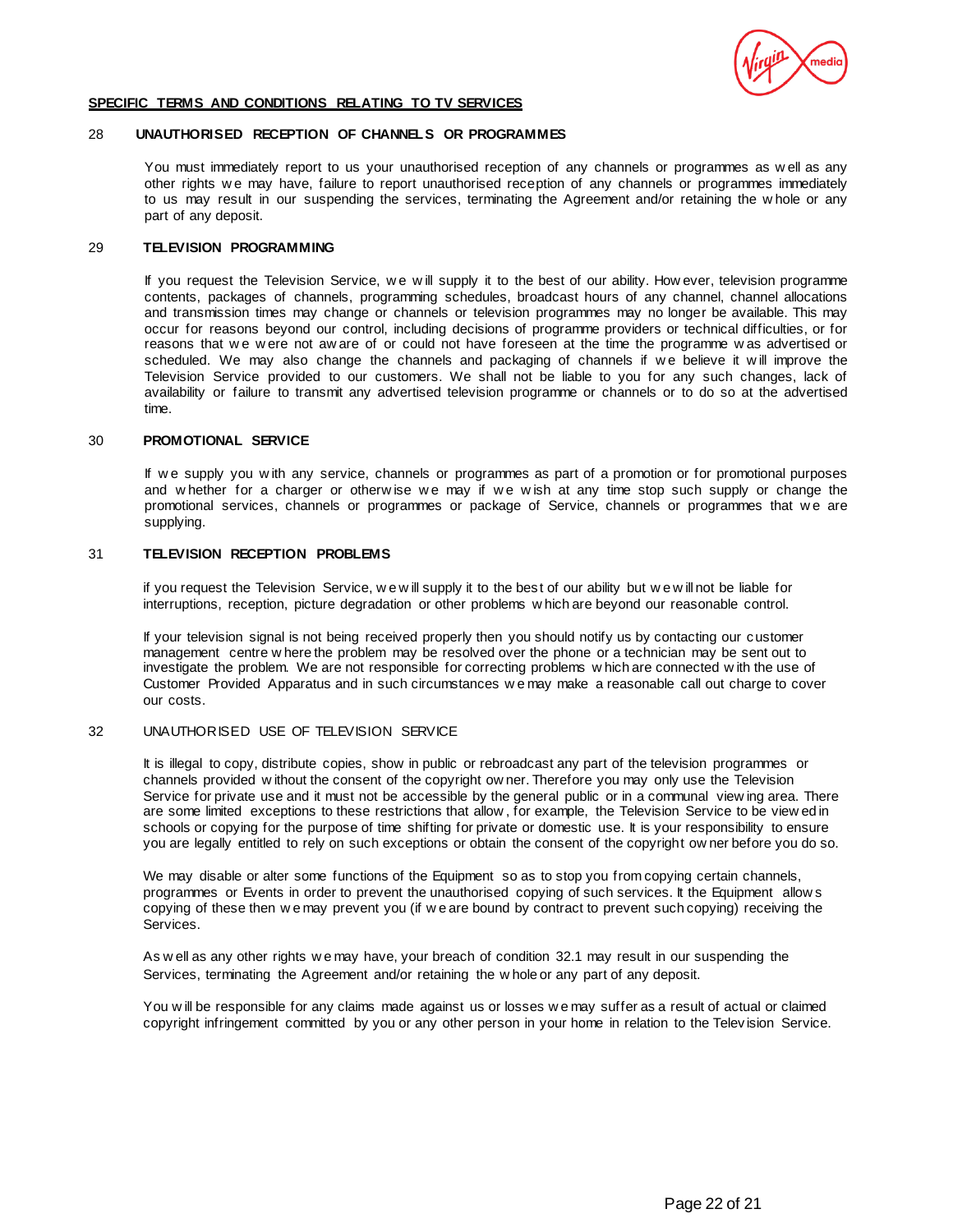# **SPECIFIC TERMS AND CONDITIONS RELATING TO DDOS MITIGATION SERVICE**

# **33. RELATIONSHIP WITH STANDARD TERMS AND CONDITIONS**

- 33.1. These Specific Terms And Conditions Relating To DDoS Mitigation Service ("DDoS Terms") apply w here the DDoS Mitigation Service is selected on the Agreement for Provision of Services. In the event of any inconsistency betw een these DDoS Terms and the balance of the Virgin Media Business standard terms and conditions (paragraphs 1-32 above), these DDoS Terms shall prevail to the extent of any such inconsistency.
- 33.2. Where the DDoS Mitigation Service is selected on the Agreement for Provision of Services:
	- 33.2.1. the first sentence of paragraph 4.2.1 above shall read: "VM reserves the right to modify, change, add to or replace the VM Netw ork, the Internet Netw ork, the Services Equipment, the DDoS Mitigation Service or any apparatus comprised therein."
	- 33.2.2. paragraph 10.1.3(c) above shall read: "not modify, translate, reverse engineer, decompile, disassemble (except to the extent that applicable law s specifically prohibit such restriction), create derivative w orks of or make any other attempt to discover or obtain the source code for any of the softw are or systems or any documentation accompanying the softw are or systems".

# **34. DEFINITIONS**

In these Specific Terms and Conditions Relating to DDoS Mitigation Service ("DDoS Terms"), unless the context otherw ise requires, the follow ing terms shall have the follow ing meanings:

| "Alert":                     | means an occurrence w here data indicates a potential DDoS Event based on<br>Customer's Internet Traffic deviating from Customer's profile and that deviation<br>exceeds pre-defined thresholds;                                                                                                                                                                                                                                                                                                                                                                                                                             |
|------------------------------|------------------------------------------------------------------------------------------------------------------------------------------------------------------------------------------------------------------------------------------------------------------------------------------------------------------------------------------------------------------------------------------------------------------------------------------------------------------------------------------------------------------------------------------------------------------------------------------------------------------------------|
| "Confidential Information":  | means material, data, systems and other information concerning the operation,<br>business, projections, market goals, financial affairs, products, services,<br>customers and intellectual property rights of a party that may not be accessible<br>or known to the general public. Confidential Information shall include, but shall<br>not be limited to, these DDoS Terms, and any information which concerns<br>technical details of operation of any of VM's Services provided hereunder;                                                                                                                               |
| "Customer Portal"            | means a web-based portal where Customer may view its Internet Traffic,<br>reports, Alerts and account information;                                                                                                                                                                                                                                                                                                                                                                                                                                                                                                           |
| "DDoS Event":                | means an attempt from external sources to make Customer's<br>Internet-based services unavailable to its intended users as<br>measured and determined by VM;                                                                                                                                                                                                                                                                                                                                                                                                                                                                  |
| "Filtered DDoS Event:"       | means an occurrence w here the Customer's Internet Traffic has been<br>redirected to the VM DDoS Protection Site(s) and w hich continues until the<br>earlier of (a) the time at w hich the Customer is returned to normal operations<br>(that is, the Customer's Internet Traffic is no longer being redirected to the VM<br>DDoS Protection Site(s); and (b) the expiration of forty eight $(48)$ hours<br>regardless of the number of DDoS Events the Customer experiences in this<br>timeframe. Should a Filtered DDoS Event continue beyond forty eight (48)<br>hours, it will be considered a new Filtered DDoS Event; |
| "Infrastructure Limitation": | means an occurrence w here a Customer's DDoS Event (a) cannot be mitigated<br>by the DDoS Mitigation Service; or (b) may impact the operational stability of<br>VM or other VM customers;                                                                                                                                                                                                                                                                                                                                                                                                                                    |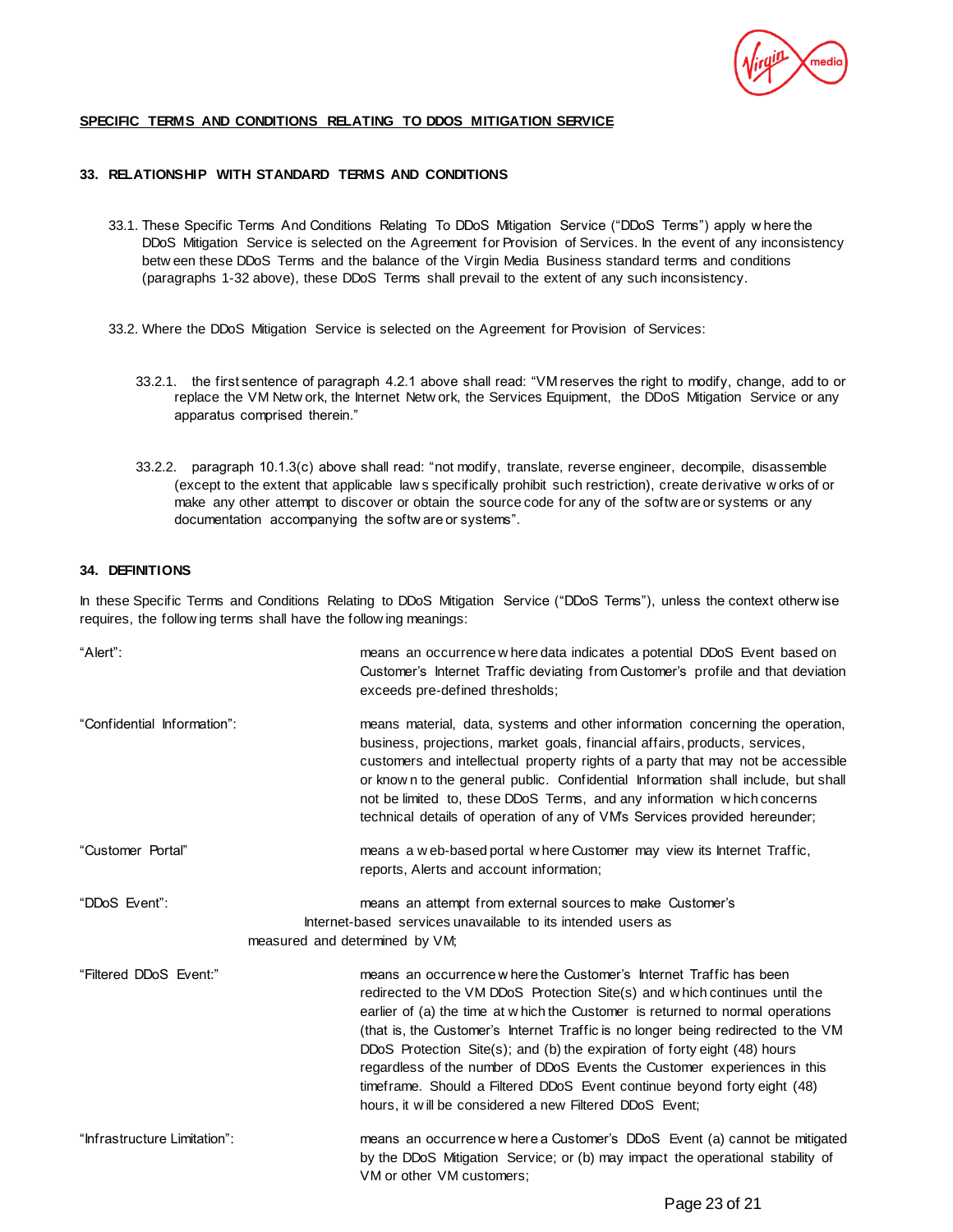"Internet Traffic": means Internet traffic including w ithout limitation all w eb, VPN, electronic mail, file transfer, and other data that traverses through a public packet netw ork; "Restricted Customer": means a customer w hich engages in any of the 'prohibited activities' in [45.1](#page-26-0) below ; "VM DDoS Protection Sites": means the mitigation sites w hereby VM mitigates Filtered DDoS Events.

# **35. CUSTOMER MONITORING**

- 35.1. Notw ithstanding the DDoS Mitigation Service's ow n DDoS Event screening and analysis capabilities, Customer agrees that it must notify VM if it is experiencing or believes it is experiencing a DDoS Event.
- 35.2. Customer acknow ledges and agrees that Customer is responsible for all monitoring of Customer internal netw ork and Customer equipment and that the DDoS Mitigation Service does not provide any monitoring of the same.

# **36. OUT OF SCOPE SERVICE LIMITATIONS**

The parties agree and acknow ledge that the scope of the Service is limited as follow s:

- 36.1. Any 'coax-based' access is out-of-scope.
- 36.2. The Service is offered as 'auto-mitigation' only. 'Auto-mitigation' requires that the Internet Traffic tow ards the Customer is sampled and monitored. Automated corrective actions are taken w ithout human intervention.
- 36.3. VM may drop all or a part of the Customer's Internet Traffic in circumstances including, w ithout limitation, those set out in claus[e 38.1](#page-24-0) below .
- 36.4. DDoS Mitigation Service can be applied to VM Internet Services only and not to any third party connectivity that the Customer may have from other internet service providers.
- 36.5. The DDoS Mitigation Service does not comprise a 'clean pipe solution', w hereby an appliance is placed inline of Customer Internet Traffic to inspect all traffic, even w hen no DDoS Event is taking place or suspected.

# **37. CLEAN TRAFFIC VALIDATION**

As a part of setting up the DDoS Mitigation Service for the Customer, VM w ill define a static traffic profile based on the information provided by the Customer in its onboarding form and using this w ill produce a static threshold list that defines the values beyond w hich Alarms and (depending on severity) mitigations w ill be triggered automatically. Dropping below the thresholds w ill trigger a return to normal traffic conditions and mitigation and rerouting w ill cease. Where the need for mitigation is triggered, Customer Internet Traffic w ill be redirected to the VM DDoS Protection Site(s).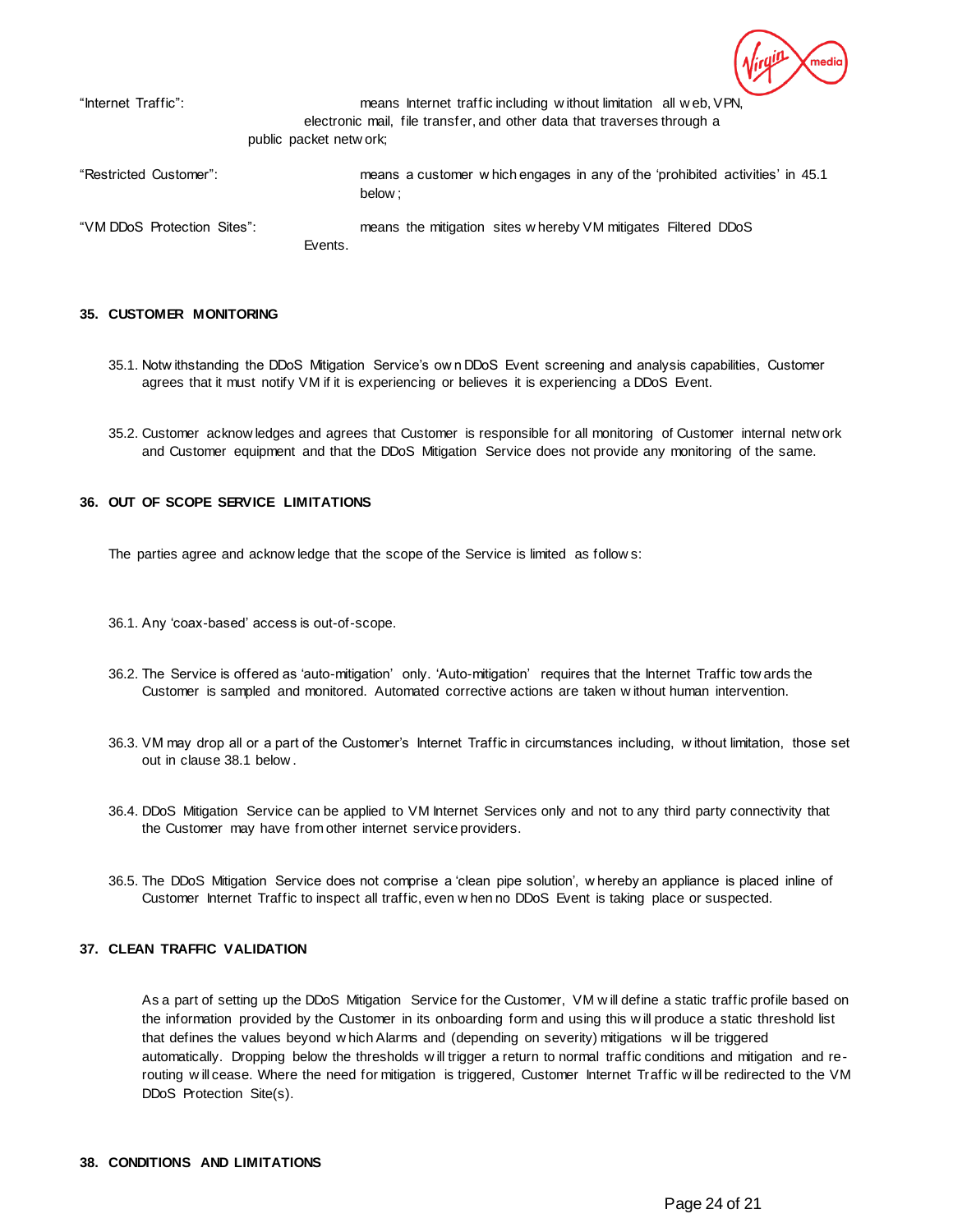

- <span id="page-24-0"></span>38.1. If VM determines, in its sole discretion, using commercially reasonable standards, that an Infrastructure Limitation(s) has occurred or is occurring, VM may immediately choose (a) not to accept all or a part of Customer's Internet Traffic; or (b) drop all or a part of Customer's Internet Traffic. In the event that VM exercises its rights relating to Infrastructure Limitations, VM may suspend the performance of all or some of its obligations under the Agreement for the Provision of Services and, during such suspension, some or all of the Services may be unavailable to Customer. Once VM determines, in its sole discretion, that the Infrastructure Limitation has abated, then VM shall re-commence performance of its obligations under the Agreement for the Provision of Services.
- 38.2. Customer acknow ledges and agrees that VM (a) w ill use the Alerts and provisioning information for the purposes of providing the DDoS Mitigation Service; (b) may publish aggregate data; provided, how ever, that such data in publications w ill be anonymous; (c) may be required to disclose information or data about DDoS Events to law enforcement officials and/or National Computer Response Teams ("CERTs"), and that VM w ill not be liable for such required disclosure. If such information or data about a DDoS Event relates to Customer, VM w ill to the extent permitted by law and to the extent reasonably practicable provide Customer w ith notice of such required disclosure.
- 38.3. Customer acknow ledges and permits VM and other third parties to share one w ith the other, any and all relevant information including, but not limited to, Confidential Information of Customer relating to the Services provided herein.
- 38.4. Customer hereby acknow ledges and agrees that the DDoS Mitigation Service may not detect and mitigate all DDoS Event(s) and, although VM w ill use commercially reasonable efforts to operate the DDoS Mitigation Service in order to detect and mitigate both know n and unknow n DDoS Event(s), VM cannot guarantee that all DDoS Events w ill be detected and mitigated. In addition, the Customer acknow ledges and agrees that the DDoS Mitigation Service is not designed to address failures by upstream providers to transmit Internet Traffic.

# **39. THRESHOLDS AND PROVISIONING**

- 39.1. If the Customer is not satisfied w ith the threshold assigned to it by VM, w hereby if the Customer's Internet Traffic exceeds such threshold an Alert shall be sent to the DDoS Mitigation Service, it may suggest alternative minimum thresholds. VM shall take these into account in its decision-making as regards setting thresholds.
- 39.2. Customer shall (a) upon request make changes or direct its hosting and/or service providers to make changes to existing netw ork equipment and/or infrastructure in order to enable VM to provide the DDoS Mitigation Service; (b) be responsible for obtaining all necessary authorizations and permissions to effect such changes (including, but not limited to, any fees imposed by third party environments to send Alerts to VM); (c) provide VM w ith points-ofcontact to assist VM w ith Customer set-up and deployment of, as w ell as on-going support for, the DDoS Mitigation Service, w hich points-of-contact w ill be available and w ill respond to VM in accordance w ith the escalation plan in VM's Service Literature; (d) take all reasonable steps to protect against unauthorized access to, use, and disclosure of its username and passw ord provided by VM in order for Customer to access the Customer Portal.
- 39.3. Customer represents and w arrants that (a) it has obtained any necessary consents and permissions to provide Customer and/or third party information (including personal data) to VM; (b) the use of the DDoS Mitigation Service is for its ow n internal use, not for resale by Customer; (c) it is not engaged and will not engage in any illegal activities and that it w ill comply w ith all applicable rules, regulations, and law s; and (d) all provisioning information submitted by Customer (w hether via the Customer Portal or in a form provided by VM) is accurate, reliable and complete, and that Customer w ill update the provisioning information as needed on a timely basis.

# **40. CUSTOMER'S INDEMNIFICATION**

<span id="page-24-1"></span>40.1. Customer shall indemnify, defend and hold harmless VM and its officers, directors, agents, employees, contractors, suppliers, successors and assigns (each a "VM Party") from and against any and all third party claims, damages, losses, liabilities, suits, actions, demands, proceedings (w hether legal or administrative), judgments,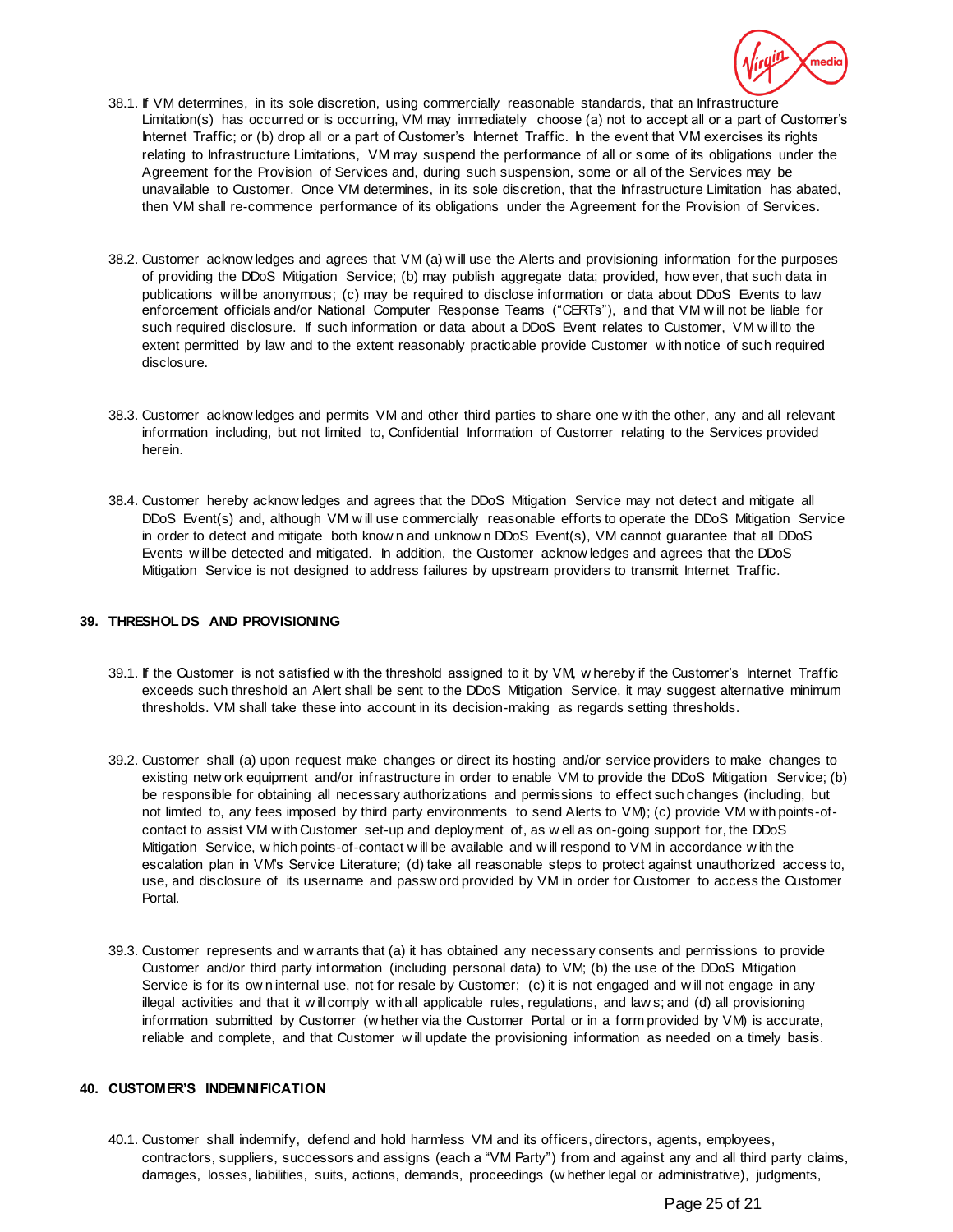

and costs and expenses (including reasonable attorneys' fees and expenses) incurred by any VM Party arising out of, or directly or indirectly relating to (a) the gross negligence or w ilful misconduct of Customer, its officers, directors, employees, agents, contractors, successors or assigns (each a "Customer Party") in the performance of the Agreement for the Provision of Services (in respect of the DDoS Mitigation Service); and (b) any Customer Party's breach of the Agreement for the Provision of Services (in respect of the DDoS Mitigation Service); (c) VM's discontinuance or suspension of performance of and/or access to the DDoS Mitigation Service or termination of the Agreement for the Provision of Services for (i) non-payment or repeated late payment of the fees by Customer; or (ii) Customer's breach or alleged breach of the Agreement for the Provision of Services; (d) Customer's breach or alleged breach of the Agreement for the Provision of Services; (e) any Customer Party's know ing failure to comply w ith the Acceptable Use Policy; (f) action taken, or in action, by either VM in connection w ith the Acceptable Use Policy; and (g) use or failure of Customer's services.

40.2. Where the Customer is indemnifying VM pursuant t[o 40.1](#page-24-1) above, the Customer shall keep VM informed of, and consult w ith VM in connection w ith the progress of such litigation or settlement; (ii) the Customer shall not have any right, w ithout VM's w ritten consent, w hich consent shall not be unreasonably w ithheld, to settle any such claim if such settlement arises from or is part of any criminal action, suit or proceeding or contains a stipulation to or admission or acknow ledgment of, any liability or w rongdoing (w hether in contract, tort or otherw ise) on the part of VM, or requires any specific performance or non-pecuniary remedy by VM; and (iii) VM shall have the right to participate in the defence of a claim w ith counsel of its choice at its ow n expense.

# **41. PORTAL ACCESS RIGHTS**

During the term VM grants to Customer, and Customer accepts, a limited, non-exclusive, non-transferable, nonsublicensable licence to use and access the Customer Portal solely for purposes of using and accessing the DDoS Mitigation Service and view ing and managing Customer's account and the data therein, solely in accordance w ith any applicable instructions or documentation provided by VM.

### **42. RESTRICTION ON COMBINING SOFTWARE**

Customer shall not combine any softw are provided by VM in connection w ith the DDoS Mitigation Service w ith any code or softw are licensed under the General Public Licence ("GPL") or any other open source licence, in any manner that could cause, or could be interpreted to cause, such softw are (or any modifications thereto) to become subject to the terms of the GPL or such other open source licence.

# **43. NO RIGHT OF INDEMNIFICATION AGAINST VM**

Customer acknow ledges and agrees that it shall have no right to seek, and shall not seek, any indemnification from VM w ith respect to the DDoS Mitigation Service.

### **44. REPRESENTATIONS AND WARRANTIES; AND NO LIABILITY**

- 44.1. Customer hereby (i) represents and w arrants that it is not and w ill not become a Restricted Customer; and (ii) w arrants that it w ill at all times abide by and comply w ith terms and conditions of the Agreement for the Provision of Services as regards the DDoS Mitigation Service.
- 44.2. Notw ithstanding anything contained in the Agreement for the Provision of Services to the contrary, the DDoS Mitigation Service is provided "as is", "as available" and w ithout any w arranty w hatsoever. VM disclaims all other w arranties, express, implied, or statutory including, but not limited to, any implied w arranty of merchantability, fitness for a particular purpose, satisfaction of customer requirements, non-infringement, and any w arranty arising out of a course of performance, dealing or trade usage. VM does not represent, w arrant or guarantee that the DDoS Mitigation Service provided hereunder w ill be uninterrupted, undisrupted or error-free. Customer understands and agrees that VM shall not be liable for Customer's action, or failure to act, in reliance on any information furnished as part of the DDoS Mitigation Service. VM does not represent, w arrant or guarantee that (a) security threats, malicious code and/or vulnerabilities w ill be identified, (b) the DDoS Mitigation Service w ill render Customer's netw ork and systems safe from malicious code, intrusions, or other security breaches, (c) every vulnerability on every tested system or application w ill be discovered, or (d) there w ill be no false positives.